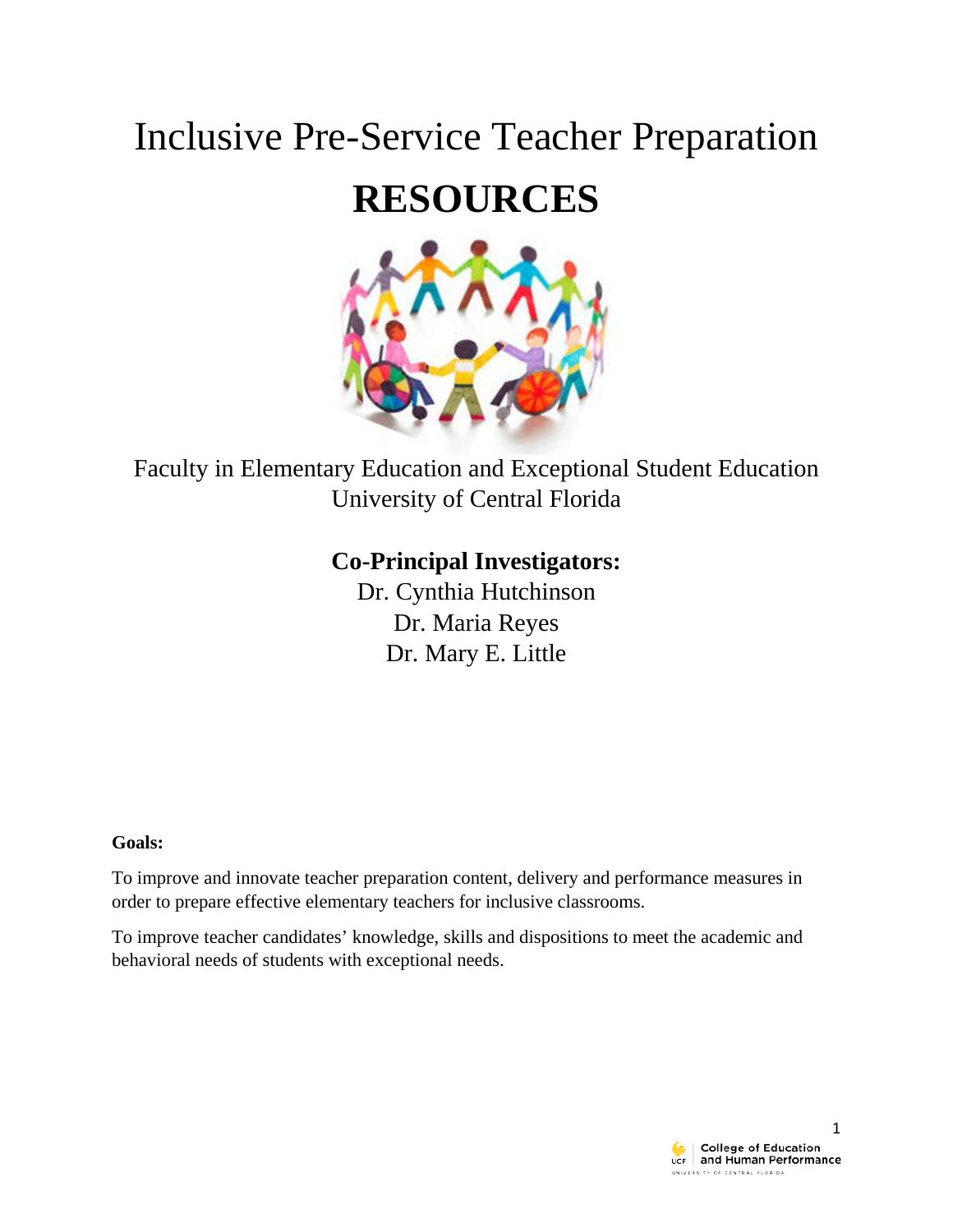#### TABLE OF CONTENTS

- 1. CEC Standards
- 2. Promises to Keep
- 3. Sample of Resources for Content Areas (Literacy)
- 4. Websites and Articles
- 5. Article: UDL and Access

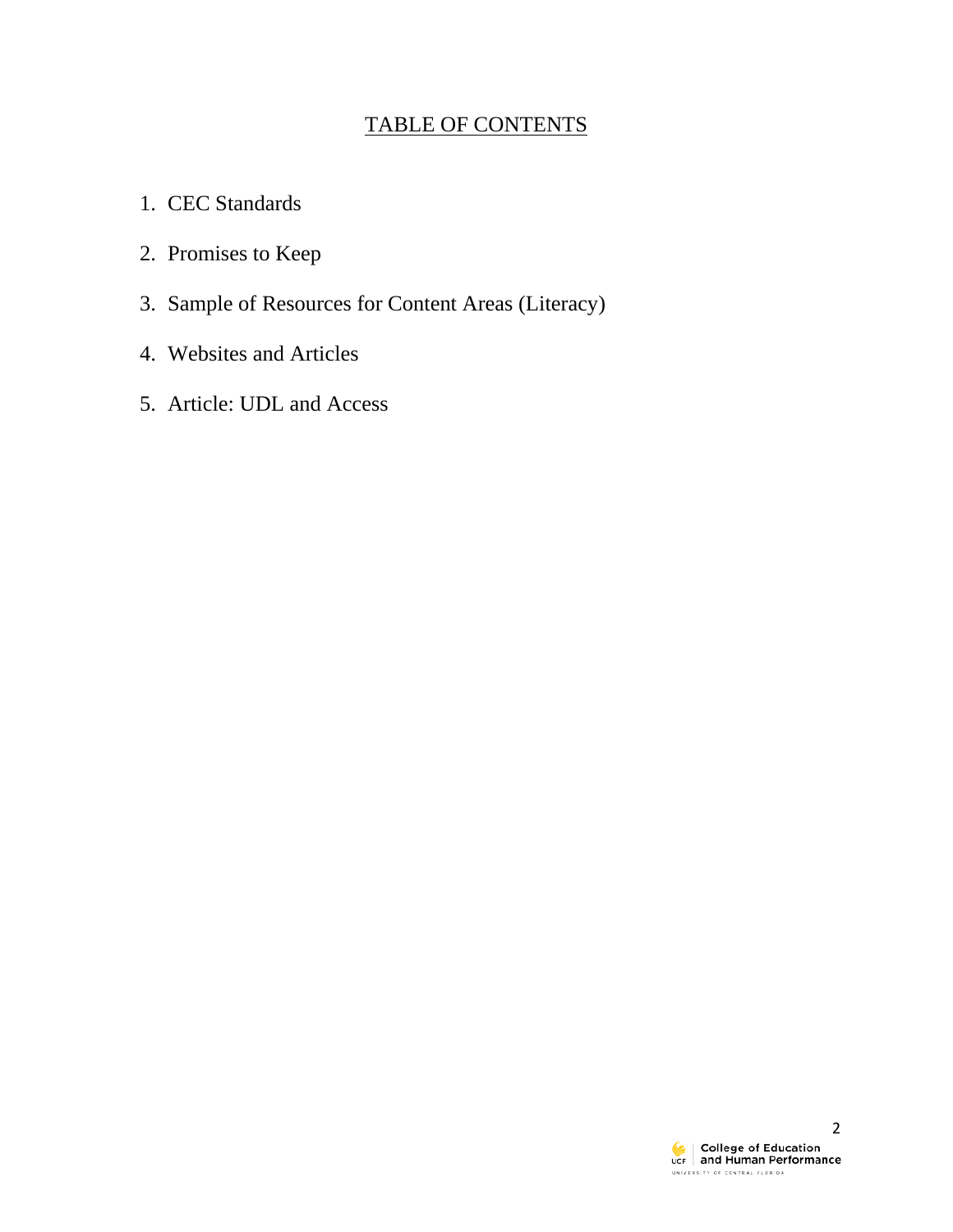## *CEC Initial Level Special Educator Preparation Standard[s1](#page-2-0)*

Among the sine qua non characteristics of mature professions are the identification of the specialized knowledge and skill and the assurance to the public that practicing professionals possess the specialized knowledge and skill to practice safely and effectively (Neville, Herman, & Cohen, 2005). Through credentialing of professionals and professional recognition of preparation programs, special educators assure the public that practicing professionals have mastered the specialized skills for safe and effective practice.

Reflective of the personalized needs of individuals with exceptionalities, agencies prepare and credential special educators in a variety of specialty areas. To address these important specialty preparation areas, CEC has developed the seven CEC Preparation Standards in a three-step pyramid. CEC uses a rigorous consensual validation process to identify sets of knowledge and skills for entry-level and advanced special educators in the variety of specialty areas. These specialty sets capture the professional knowledge base, including empirical research, disciplined inquiry, informed theory, and the wisdom of practice for their area of expertise for each proposed knowledge and skill. As a part of the validation process, CEC uses a rigorous consensual validation process (CEC Validation Study Resource Manual, 2010).

CEC synthesizes the specialty sets into seven major preparation standards organized around: learners and learning environments, curricular knowledge, assessment, specialized pedagogical skills, and professional and collaborative skills. CEC has further analyzed the seven preparation standards into key elements with which preparation programs align program assessments of special education candidates for CEC Professional Program Recognition.

While the CEC Preparation Standards cross special education specialty areas, CEC uses the specialty sets to inform and differentiate the content, contexts, and issues among and between the respective specialty areas (e.g., early childhood, mild/moderate, developmental disabilities, and learning disabilities). Preparation program faculties align their program assessments to the seven preparation standards with the key elements and program reviewers review for alignment between the program assessments and the seven preparation standards with the key elements.

#### CEC Initial Preparation Standard 1: Learner Development and Individual **Learning Differences**

*1.0* 

 $\overline{a}$ 

*Beginning special education professionals understand how exceptionalities may interact with development and learning and use this knowledge to provide meaningful and challenging learning experiences for individuals with exceptionalities.* 



<span id="page-2-0"></span><sup>1</sup> NCATE approved November 2012.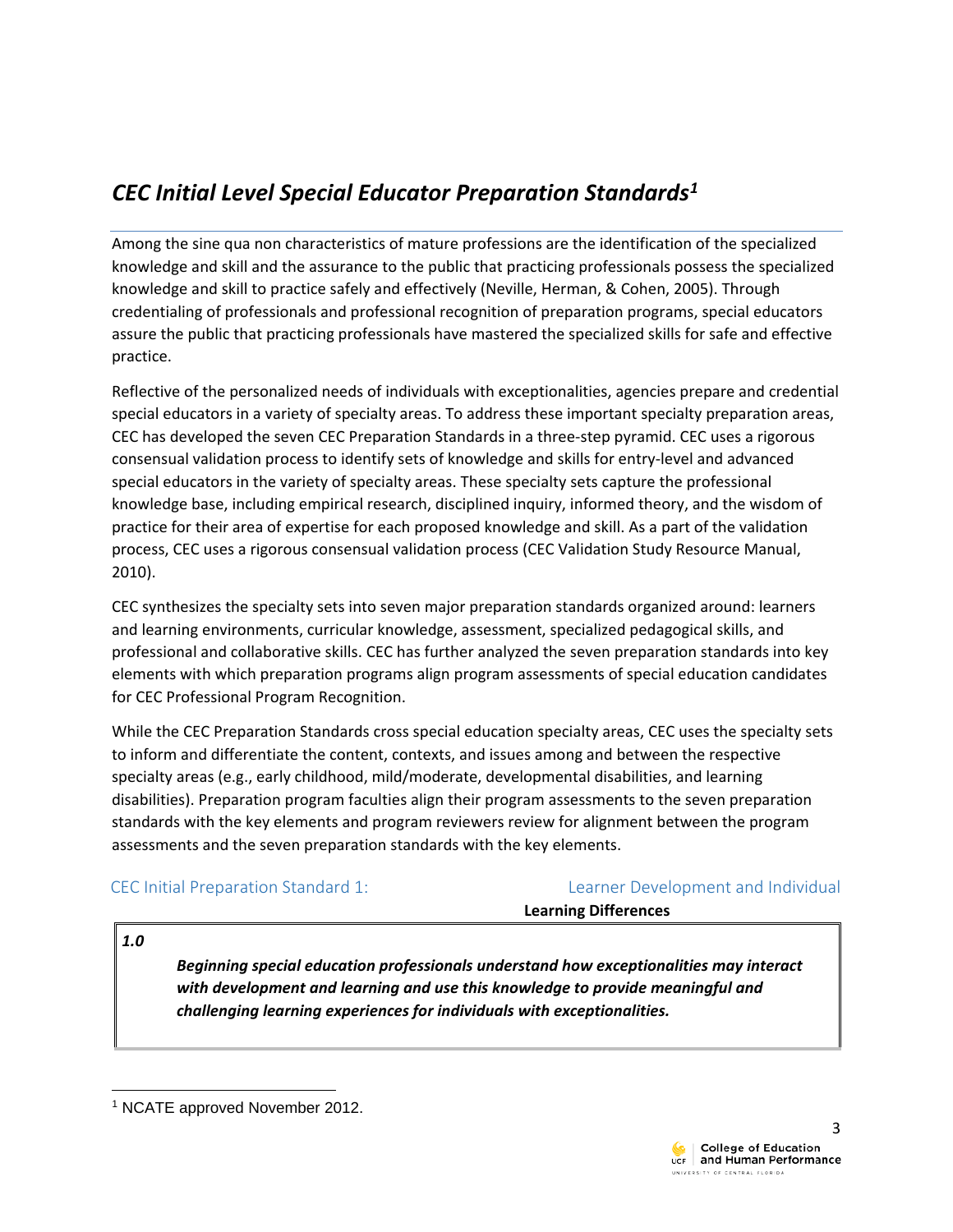#### **Key Elements**

- 1.1 Beginning special education professionals understand how language, culture, and family background influence the learning of individuals with exceptionalities.
- 1.2 Beginning special education professionals use understanding of development and individual differences to respond to the needs of individuals with exceptionalities.

### Supporting Explanation

From its roots, special educators have placed the learning needs of the individual at the center of special education instruction. Historically, pedagogy or teaching skill has been at the heart of special education. Whether helping individuals with exceptionalities master addition, cooking, independent living, or philosophy, special educators have altered instructional variables to optimize learning for individuals with exceptionalities. The raison d'être for special education lies in the specialized professional knowledge and skills to individualize<sup>[2](#page-3-0)</sup> access to learning in both specialized and general curricula for individuals with exceptionalities. Development of expertise begins with a thorough understanding of and respect for similarities and differences in human growth and development. Like all educators, beginning special educators first respect individuals with exceptionalities within the context of human development and Individual learning differences.

Additionally, beginning special educators understand the characteristics between and among individuals with and without exceptionalities. They know exceptionalities can interact with multiple domains of human development to influence an individual's learning in school, community, and throughout life.

Moreover, beginning special educators understand that the beliefs, traditions, and values across and within cultures can influence relationships among and between students, their families, and the school community. Furthermore, the experiences of individuals with exceptionalities can influence families, as well as the individual's ability to learn, interact socially, and live as fulfilled contributing members of the community.

However, beginning special educators' knowledge of human development goes beyond listing and ordering developmental milestones, and reciting legal definitions of exceptionalities. Beginning special educators understand how exceptionalities can interact with development and learning, and modify developmentally appropriate learning environments to provide relevant, meaningful, and challenging learning experiences for individuals with exceptionalities. Beginning special educators are active and resourceful in seeking to understand how primary language, culture, and family interact with the exceptionality to influence the individual's academic and social abilities, attitudes, values, interests, and career and post-secondary options.

<span id="page-3-0"></span><sup>&</sup>lt;u>.</u>  $2$  As used herein the term "individualize" is used as synonymous with terms such as "personalize", "customize", "adaptive", and "differentiated."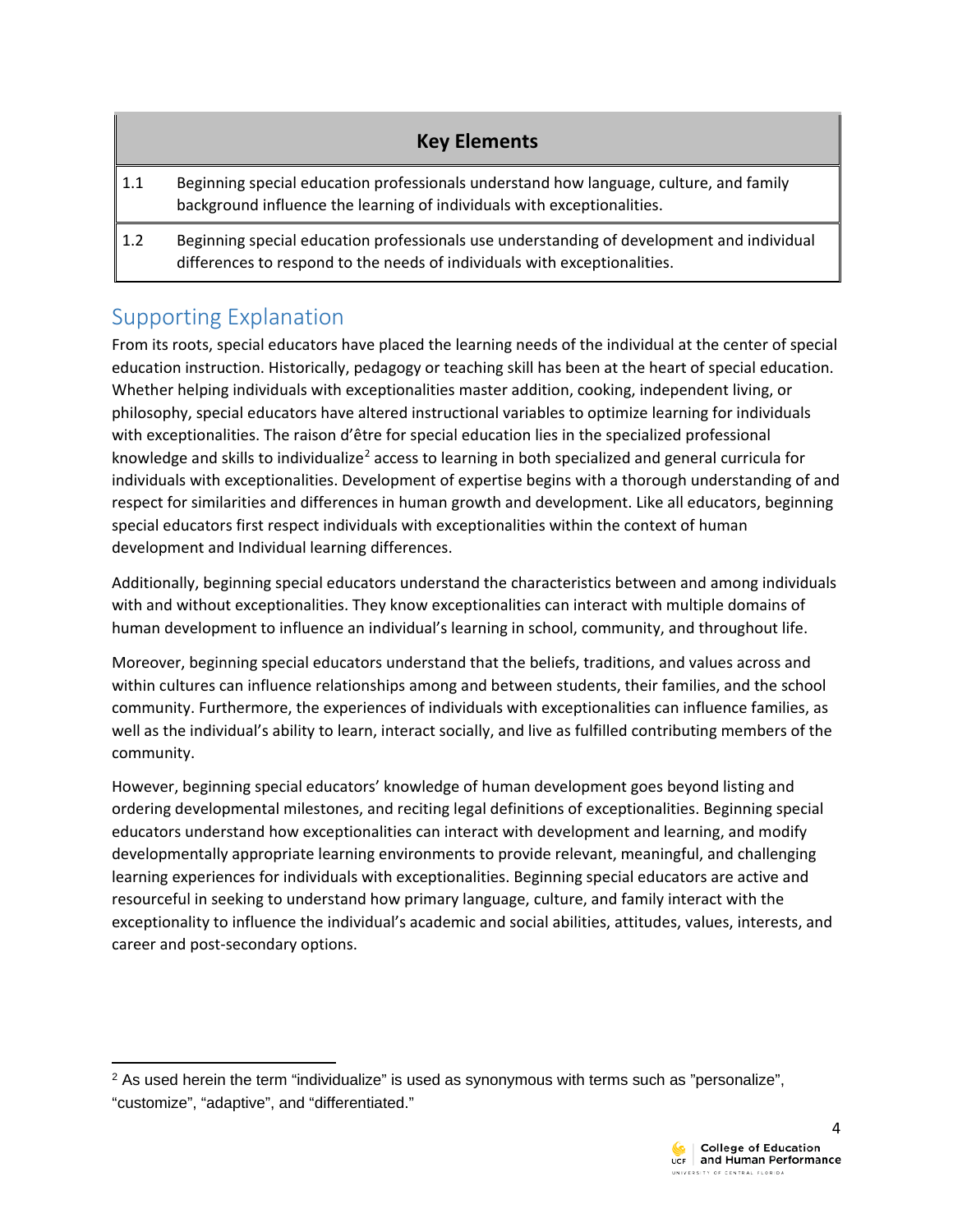These learning differences and their interactions provide the foundation upon which beginning special educators individualize instruction to provide developmentally meaningful and challenging learning for individuals with exceptionalities.

#### CEC Initial Preparation Standard 2 Learning Environments

*2.0 Beginning special education professionals create safe, inclusive, culturally responsive learning environments so that individuals with exceptionalities become active and effective learners and develop emotional well-being, positive social interactions, and selfdetermination.* 

#### **Key Elements**

- 2.1 Beginning special education professionals through collaboration with general educators and other colleagues create safe, inclusive, culturally responsive learning environments to engage individuals with exceptionalities in meaningful learning activities and social interactions.
- 2.2 Beginning special education professionals use motivational and instructional interventions to teach individuals with exceptionalities how to adapt to different environments.
- 2.3 Beginning special education professionals know how to intervene safely and appropriately with individuals with exceptionalities in crisis.

#### Supporting Explanation

Like all educators, beginning special educators develop safe, inclusive, culturally responsive learning environments for all students. Beginning special educators also collaborate with education colleagues to include individuals with exceptionalities in general education environments and engage them in meaningful learning activities and social interactions.

Beginning special educators modify learning environments for individual needs. Knowledge regarding an individual's language, family, culture, and other significant contextual factors and how they interact with an individual's exceptionality, guides the special educator in modifying learning environments, and providing for the maintenance and generalization of acquired skills across environments and subjects.

Beginning special educators structure environments to encourage the independence, self-motivation, self-direction, personal empowerment, and self-advocacy of individuals with exceptionalities, and directly teach them to adapt to the expectations and demands of differing environments.

Frequently, special educators safely intervene with individuals with exceptionalities in crisis. Special educations are also perceived as a resource in behavior management that include the skills and knowledge to intervene safely and effectively before or when individuals with exceptionalities experience crisis, i.e. lose rational control over their behavior.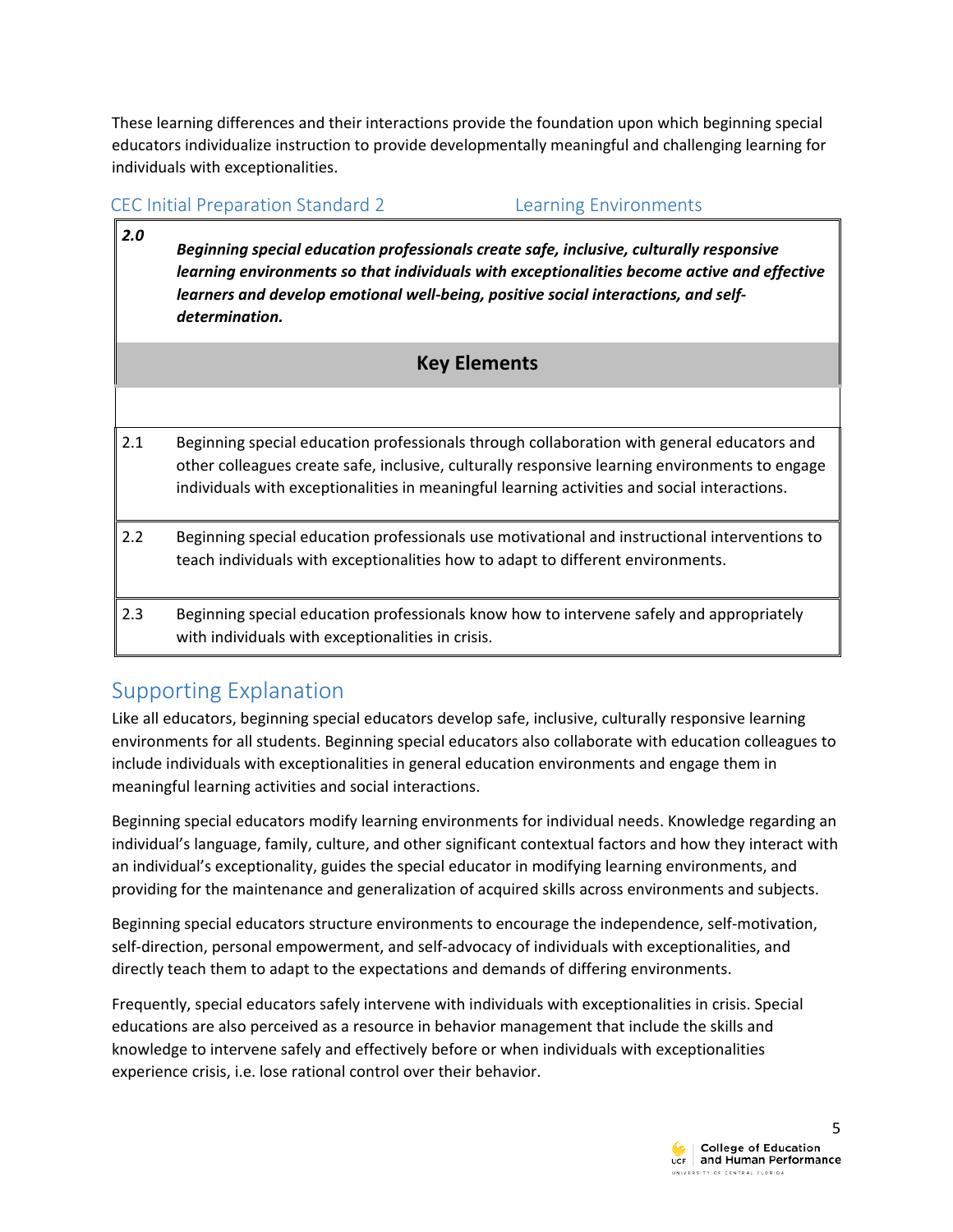#### CEC Initial Preparation Standard 3 Curricular Content Knowledge

| 3.0 | 3<br>Beginning special education professionals use knowledge of general<br>4 and specialized curricula to individualize learning for<br>individuals with exceptionalities.                                                                                                                                                       |
|-----|----------------------------------------------------------------------------------------------------------------------------------------------------------------------------------------------------------------------------------------------------------------------------------------------------------------------------------|
|     | <b>Key Elements</b>                                                                                                                                                                                                                                                                                                              |
|     |                                                                                                                                                                                                                                                                                                                                  |
| 3.1 | Beginning special education professionals understand the central concepts, structures of the<br>discipline, and tools of inquiry of the content areas they teach, and can organize this<br>knowledge, integrate cross-disciplinary skills, and develop meaningful learning progressions for<br>individuals with exceptionalities |
| 3.2 | Beginning special education professionals understand and use general and specialized content<br>knowledge for teaching across curricular content areas to individualize learning for individuals<br>with exceptionalities                                                                                                        |
| 3.3 | Beginning special education professionals modify general and specialized curricula to make<br>them accessible to individuals with exceptionalities.                                                                                                                                                                              |

#### Supporting Explanation

The professional knowledge base in general education has made clear that the educators' understanding of the central concepts and structures of the discipline, and tools of inquiry related to the academic subject-matter content areas they teach makes a significant difference in student learning. There is good reason to generalize this conclusion to special educators.

Within the general curricula, beginning special educators demonstrate in their planning and teaching, a solid base of understanding of the central concepts, structures of the discipline, and tools of inquiry of the academic subject-matter content areas they teach so they are able to organize knowledge, integrate cross-disciplinary skills, develop meaningful learning progressions and collaborate with general educators in:

• Teaching<sup>5</sup> or co-teaching the content of the general curriculum to Individuals with exceptionalities across a wide range of performance levels.

<sup>4</sup> As used, "specialized curricula" means the content of specialized interventions or sets of interventions including, but not limited to academic, strategic, communicative, social, emotional, and independence curricula.

 $3$  As used "general curricula," means the academic content of the general curricula including math, reading, English/language arts, science, social studies, and the arts.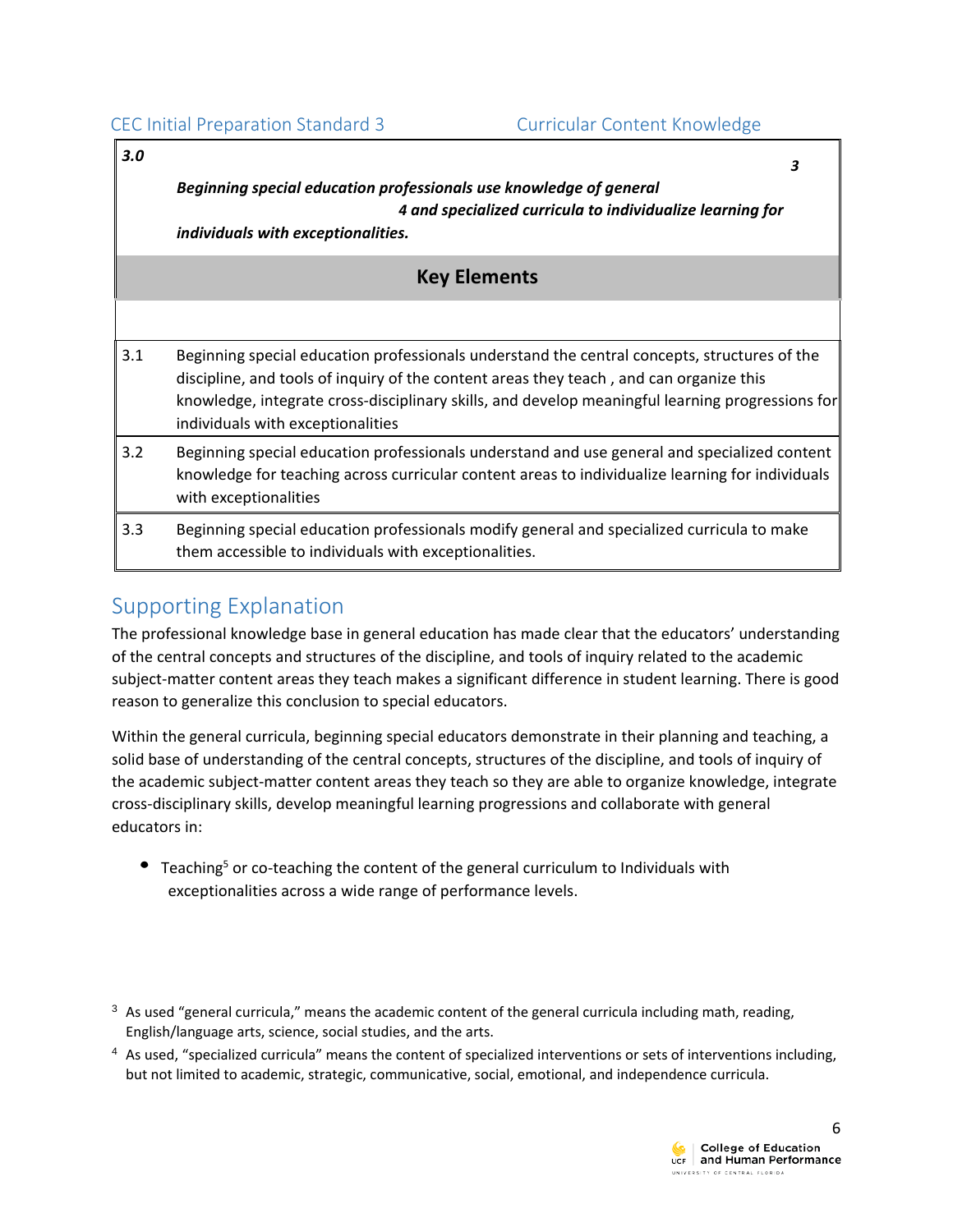- <sup>5</sup> Because of the significant role that content specific subject matter knowledge plays at the secondary school level, special education teachers routinely teach secondary level academic subject matter content classes in consultation or collaboration with one or more general education teachers appropriately licensed in the respective content area. However, whenever special education teachers assume sole responsibility for teaching a general curriculum academic subject matter course at the secondary level, the special educators possess a solid subject matter content knowledge base sufficient to assure the students can meet state curriculum standards.
	- Designing appropriate learning and performance accommodations and modifications for individuals with exceptionalities in academic subject matter content of the general curriculum.

Additionally, beginning special educators use a variety of specialized curricula, e.g. academic, strategic, social, emotional, and independence curricula, to individualize meaningful and challenging learning for individuals with exceptionalities.

#### CEC Initial Preparation Standard 4 Assessment

*4.0* 

*Beginning special education professionals use multiple methods of assessment and datasources in making educational decisions.* 

|     | <b>Key Elements</b>                                                                                                                                                                                          |
|-----|--------------------------------------------------------------------------------------------------------------------------------------------------------------------------------------------------------------|
|     |                                                                                                                                                                                                              |
| 4.1 | Beginning special education professionals select and use technically sound formal and informal<br>assessments that minimize bias.                                                                            |
| 4.2 | Beginning special education professionals use knowledge of measurement principles and<br>practices to interpret assessment results and guide educational decisions for individuals<br>with exceptionalities. |
| 4.3 | Beginning special education professionals in collaboration with colleagues and families use<br>multiple types of assessment information in making decisions about individuals with<br>exceptionalities.      |
| 4.4 | Beginning special education professionals engage individuals with exceptionalities to work<br>toward quality learning and performance and provide feedback to guide them.                                    |

### Supporting Explanation

Like all educators, beginning special educators understand measurement theory and practice for addressing issues of validity, reliability, norms, bias, and interpretation of assessment results. Like their general education colleagues, beginning special educators regularly monitor the learning progress of individuals with exceptionalities in both general and specialized content and make instructional adjustments based on these data.

Beginning special educators also use assessment information to support a wide variety of decisions within special education. Beginning special educators understand the legal policies and ethical principles

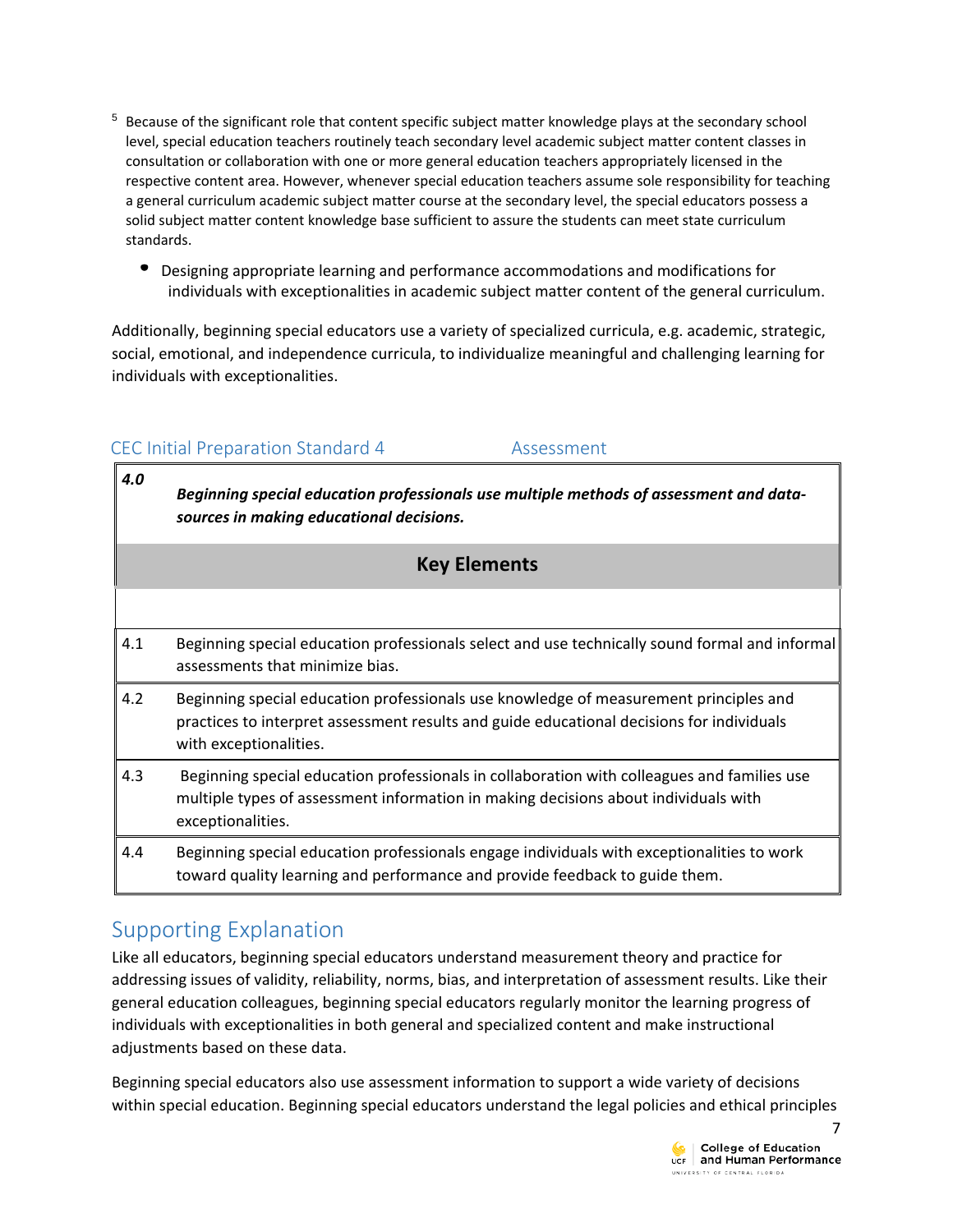of measurement and assessment related to special education referral, eligibility, program planning, individualized instruction, learning, and placement for individuals with exceptionalities, including individuals from culturally and linguistically diverse backgrounds.

Beginning special educators understand the appropriate use and limitations of various types of assessments, and collaborate with families and other colleagues to assure nonbiased, meaningful assessments and decision-making.

Beginning special educators conduct formal and informal assessments of behavior, learning, achievement, and environments to individualize the learning experiences that support the growth and development of individuals with exceptionalities.

Beginning special educators make multiple types of assessment decisions including strategic adaptations and modifications in response to an individuals' constellation of social, linguistic, and learning factors in ways to minimize bias.

Beginning special educators use assessment information to identify supports and adaptations required for individuals with exceptionalities to access the general curriculum and to participate in school, system, and statewide assessment programs.

Beginning special educators integrate the results of assessments to develop long-range individualized instructional plans anchored in both general and special education curricula, and translate these individualized plans into carefully selected shorter-range goals and objectives. They also have a central role integrating the results of assessments in developing a variety of individualized plans, including family service plans, transition plans, behavior change plans, etc.

Beginning special educators use available technologies routinely to support their assessments. With the rapid advance and use of technology, special educators use technologies to support and manage assessment of individuals with exceptionalities. The appropriate and efficient use of technology to support assessment tasks is rapidly becoming an essential tool for special education professionals.

<u>.</u>

#### CEC Initial Preparation Standard 5 Instructional Planning and Strategies

| 5.0 | Beginning special education professionals select, adapt, and use a repertoire of evidence-<br>based instructional strategies <sup>3</sup> to advance learning of individuals with exceptionalities.                                                                   |
|-----|-----------------------------------------------------------------------------------------------------------------------------------------------------------------------------------------------------------------------------------------------------------------------|
|     | <b>Key Elements</b>                                                                                                                                                                                                                                                   |
|     |                                                                                                                                                                                                                                                                       |
| 5.1 | Beginning special education professionals consider an individual's abilities, interests, learning<br>environments, and cultural and linguistic factors in the selection, development, and adaptation<br>of learning experiences for individual with exceptionalities. |

<span id="page-7-0"></span><sup>3</sup> Instructional strategies, as used throughout this document include intervention used in academic and specialized curricula.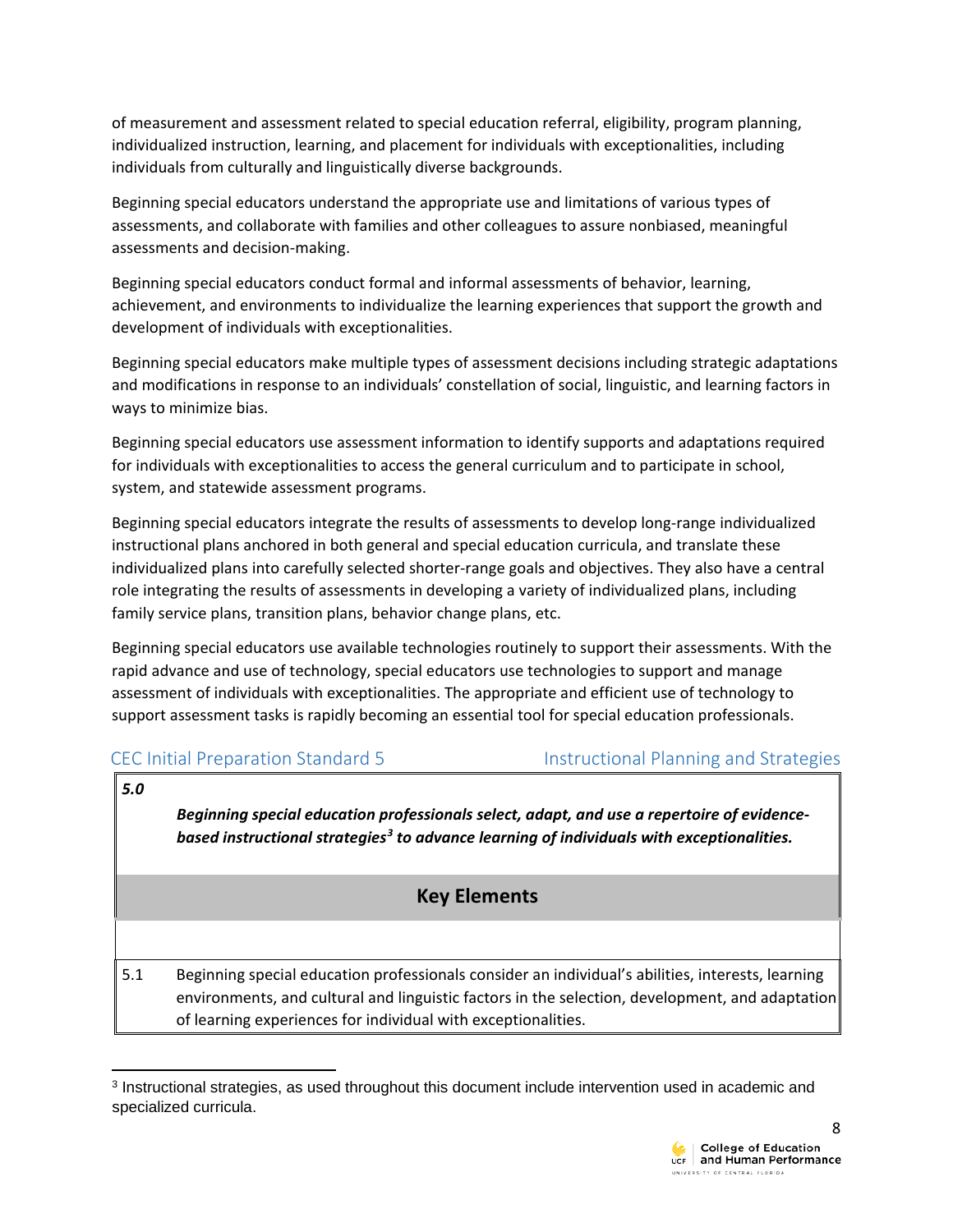| 5.2 | Beginning special education professionals use technologies to support instructional<br>assessment, planning, and delivery for individuals with exceptionalities.                                                                             |
|-----|----------------------------------------------------------------------------------------------------------------------------------------------------------------------------------------------------------------------------------------------|
| 5.3 | Beginning special education professionals are familiar with augmentative and alternative<br>communication systems and a variety of assistive technologies to support the communication<br>and learning of individuals with exceptionalities. |
| 5.4 | Beginning special education professionals use strategies to enhance language development<br>and communication skills of individuals with exceptionalities                                                                                    |
| 5.5 | Beginning special education professionals develop and implement a variety of education and<br>transition plans for individuals with exceptionalities across a wide range                                                                     |
|     | of settings and different learning experiences in collaboration with individuals, families, and<br>teams.                                                                                                                                    |
| 5.6 | Beginning special education professionals teach to mastery and promote generalization of<br>learning.                                                                                                                                        |
| 5.7 | Beginning special education professionals teach cross-disciplinary knowledge and skills such as<br>critical thinking and problem solving to individuals with exceptionalities.                                                               |

### Supporting Explanation

Whether in individualizing access to general and specialized content, individualized decision-making and individualized instruction are at the center of special education practice. In the selection, development, and adaptation of learning experiences for individuals with exceptionalities, beginning special educators consider an individual's abilities, interests, learning environments, and cultural and linguistic factors. The interactions of these factors with the implications of an individual's exceptionality guides the special educator's selection, adaptation, and use of a repertoire of evidence-based instructional strategies in promoting positive learning results in general and special curricula and in modifying learning environments for individuals with exceptionalities appropriately.

Beginning special educators teach personalized literacy and numeracy to individuals with exceptionalities who are often non-responsive individuals in tiered intervention models. In their planning and teaching with these individuals, beginning special educators emphasize explicit instruction with modeling, and guided practice to assure acquisition and fluency, as well as, the development, maintenance, and generalization of knowledge and skills across environments, settings, and the life span through approaches such as cross curricular lesson planning. Moreover, they enhance  $21^{st}$  Century student outcomes such as critical thinking, creative problem solving, and collaboration skills for individuals with exceptionalities, and increase their selfawareness and reliance, self-management and control, and self-efficacy and advocacy.

Beginning special educators provide effective language models and use communication strategies and resources to facilitate understanding of subject matter for individuals with exceptionalities whose primary language is not English. Beginning special educators match their communication methods to an individual's language proficiency and cultural and linguistic differences. Beginning special educators are familiar with augmentative and alternative communication systems, and assistive technologies to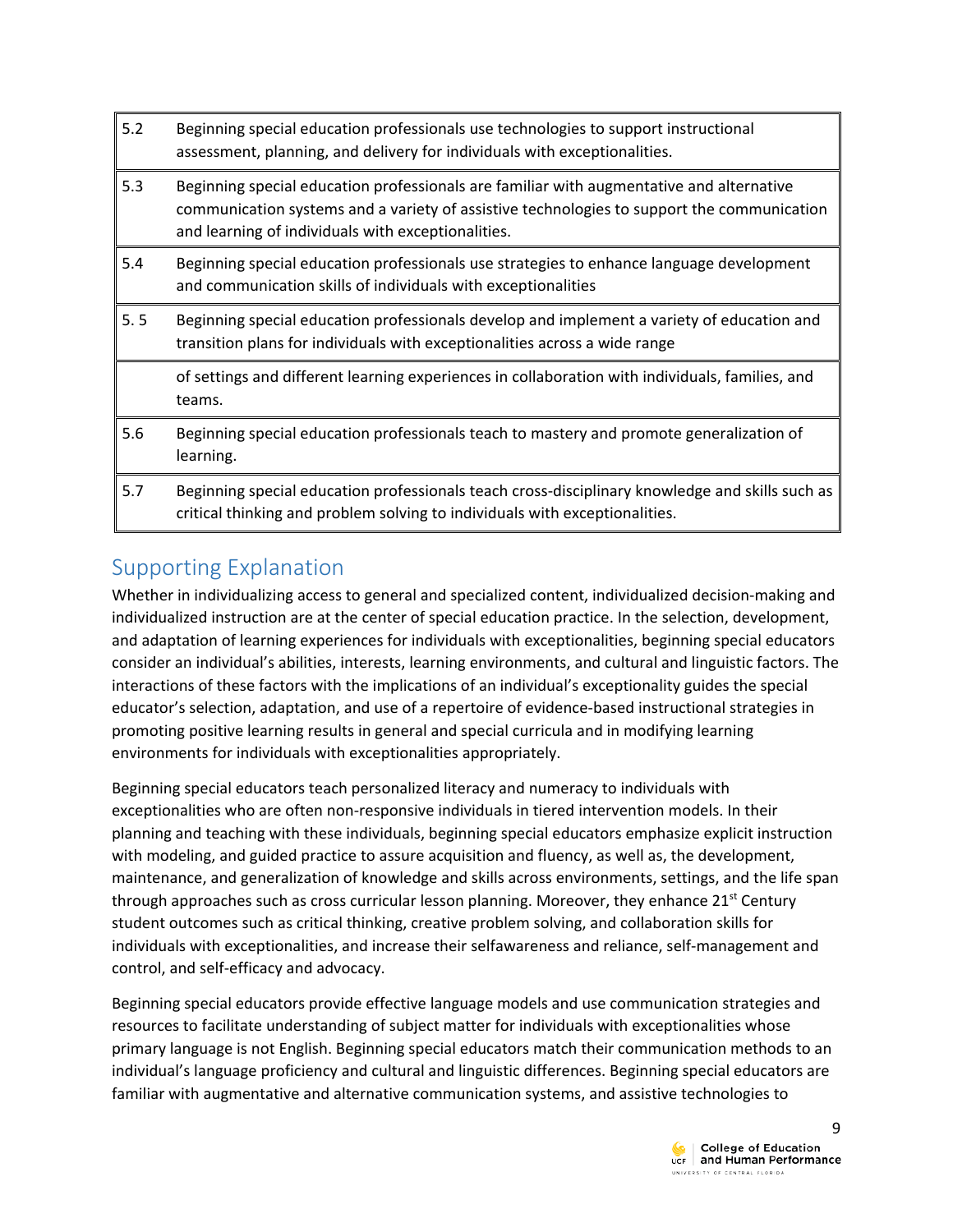support and enhance the language and communication of individuals with exceptionalities, and use individualized strategies to enhance their language development and teach communication skills to individuals with exceptionalities.

Beginning special educators implement a variety of individualized learning plans across a wide range of settings and a range of different learning experiences, including individualized family service plans, individualized transition plans, individualized behavior change plans.

Transitions are specific points of potential difficulty for individuals with exceptionalities. Beginning special educators develop a variety of individualized transition plans, such as transitions from preschool to elementary school and from secondary settings to a variety of postsecondary work and learning contexts.

For individuals with exceptionalities in early childhood, special educators focus the individualized instruction plan within the context of family services taking into account the needs, priorities, and concerns of families, as the primary providers of instruction.

Beginning special educators facilitate all personalized instructional planning within a collaborative context including the individuals with exceptionalities, families, professional colleagues, and personnel from other agencies as appropriate.

Beginning special educators use technologies routinely to support all phases of instruction planning. With the rapid advance and use of technology, special educators use technologies to support and manage all phases of planning, implementing, and evaluating instruction.

CEC Initial Preparation Standard 6 **Professional Learning and Ethical Practice** 

| ۰.<br>I<br>$-$<br>$-$ |
|-----------------------|
|-----------------------|

*Beginning special education professionals use foundational knowledge of the field and the their professional Ethical Principles and Practice Standards to inform special education practice, to engage in lifelong learning, and to advance the profession.* 

|     | <b>Key Elements</b>                                                                                                                                                                                                 |
|-----|---------------------------------------------------------------------------------------------------------------------------------------------------------------------------------------------------------------------|
|     |                                                                                                                                                                                                                     |
| 6.1 | Beginning special education professionals use professional Ethical Principles and Professional<br>Practice Standards to guide their practice.                                                                       |
| 6.2 | Beginning special education professionals understand how foundational knowledge and<br>current issues influence professional practice.                                                                              |
| 6.3 | Beginning special education professionals understand that diversity is a part of families,<br>cultures, and schools, and that complex human issues can interact with the delivery of special<br>education services. |
| 6.4 | Beginning special education professionals understand the significance of lifelong learning and<br>participate in professional activities and learning communities.                                                  |

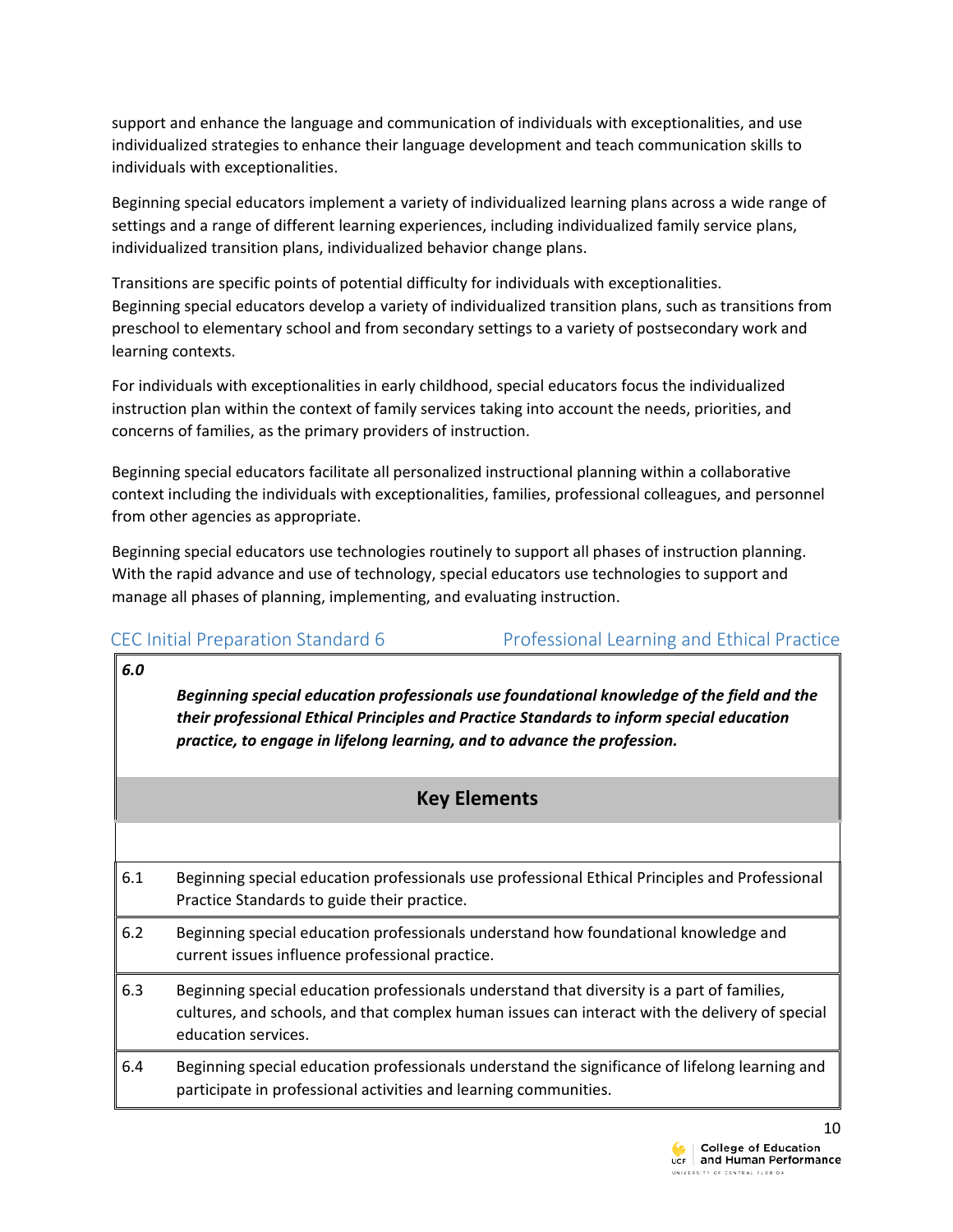- 6.5 Beginning special education professionals advance the profession by engaging in activities such as advocacy and mentoring
- 6.6 Beginning special education professionals provide guidance and direction to paraeducators, tutors, and volunteers.

#### Supporting Explanation

Beginning special educators practice in multiple roles and complex situations across wide age and developmental ranges that requires ongoing attention to legal matters and serious consideration of serious professional and ethical issues. The Ethical Principles and Professional Practice Standards of the Council for Exceptional Children guide beginning special education professionals. These principles and standards provide benchmarks by which special educators practice and evaluate each other professionally.

Beginning special educators understand special education as an evolving and changing discipline based on philosophies, evidence-based principles and theories, policies, historical points of view that continue to influence the field of special education and the education of and services for individuals with exceptionalities and their families in both school and society. Beginning special educators understand how these factors influence professional practice, including assessment, instructional planning, implementation, and program evaluation.

Beginning special educators are sensitive to the aspects of diversity with individuals with exceptionalities and their families, how human diversity can influence families, cultures, and schools, and how these complex issues can each interact with the delivery of special education services. Of special significance is the growth in the number and prevalence of English Language Learners (ELL) and the provision of effective special education services for ELL with exceptionalities and their families.

Beginning special educators understand the relationships of the organization of special education services to the organization of schools, school systems, and educationrelated agencies within the country and cultures in which they practice. Beginning special educators are aware of how their own and others' attitudes, behaviors, and ways of communicating can influence their practice, and use this knowledge as a foundation to inform their own personal understandings and philosophies of special education.

Beginning special educators engage in professional activities and participate actively in professional learning communities that benefit individuals with exceptionalities, their families, colleagues, and their own professional growth. Beginning special educators view themselves as lifelong learners and regularly reflect on and adjust their practice, and develop and use personalized professional development plans. Beginning special educators plan and engage in activities that foster their professional growth and keep them current with evidence-based practices. Beginning special educators also know how to recognize their own skill limits and practice within them.

There has been substantial growth in the use of special education paraeducators over the past few years, and beginning special educators frequently provide guidance and direction to paraeducators and others, such as classroom volunteers and tutors.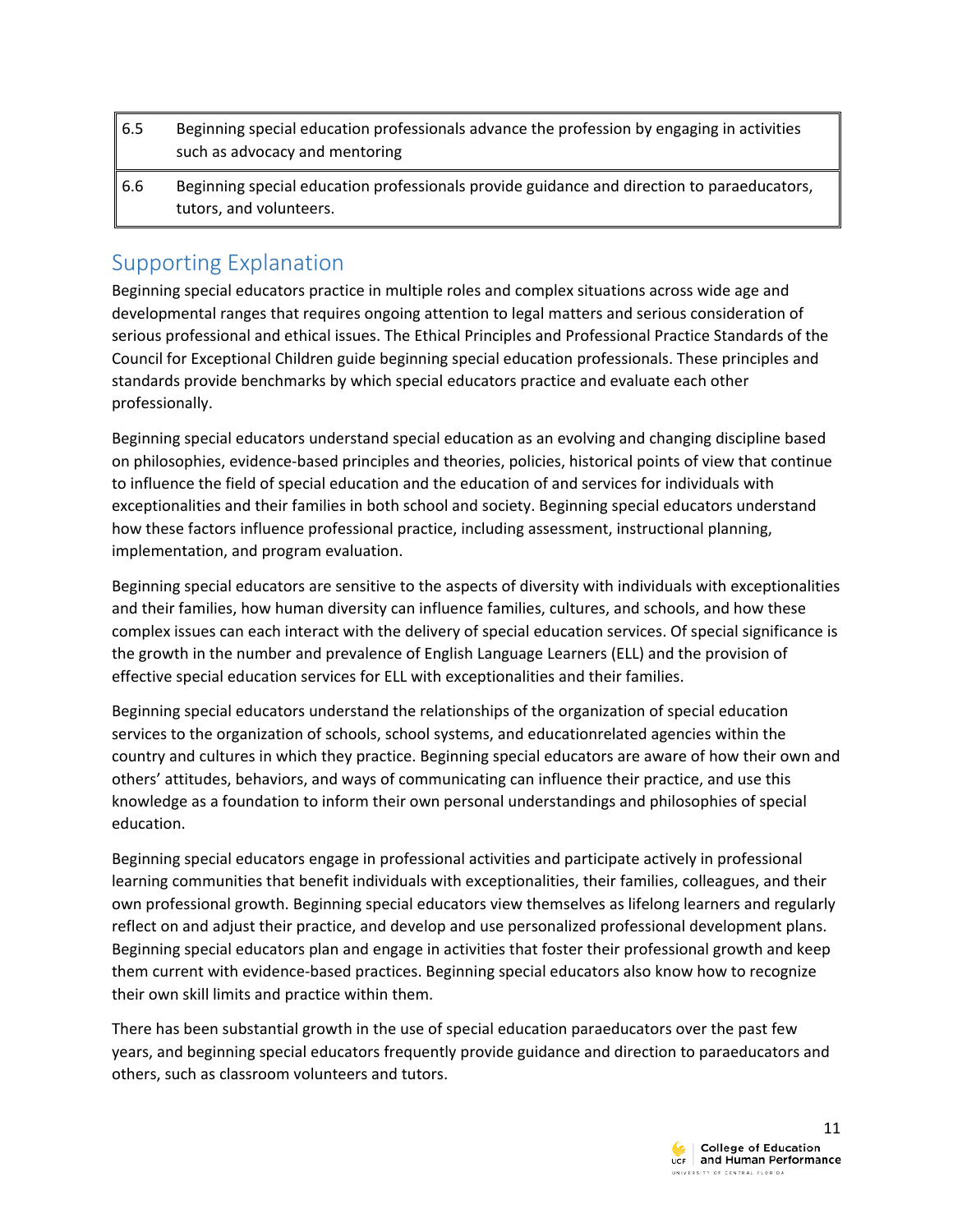#### CEC Initial Preparation Standard 7 Collaboration

#### *7.0*

*Beginning special education professionals collaborate with families, other educators, related service providers, individuals with exceptionalities, and personnel from community agencies in culturally responsive ways to address the needs of individuals with exceptionalities across a range of learning experiences.* 

#### **Key Elements**

- 7.1 Beginning special education professionals use the theory and elements of effective collaboration.
- 7.2 Beginning special education professionals serve as a collaborative resource to colleagues.
- 7.3 Beginning special education professionals use collaboration to promote the well-being of individuals with exceptionalities across a wide range of settings and collaborators.

#### Supporting Explanation

One of the significant changes in education over the past several decades is the rapid growth of collaborative educational teams to address the educational needs of students. The diversity of the students, complexity of curricular demands, growing influence of technology, and the rising targets for learner outcomes in the  $21^{st}$  century has created the demand for teams of educators collaborating together to ensure all students are effectively learning challenging curricula.

Special educators view general educators as possessing knowledge and expertise in curriculum, and general educators reciprocally view special educators as having knowledge and expertise in the education of individuals with exceptionalities. Beginning special educators embrace their role as a resource to colleagues and use the theory and elements of collaboration across a wide range of contexts and collaborators.

Beginning special educators collaborate with their general education colleagues to create learning environments that meaningfully include individuals with exceptionalities, and that foster cultural understanding, safety and emotional well-being, positive social interactions, and active engagement. Additionally, special educators use collaboration to facilitate personalized instruction planning and transitions of individuals with exceptionalities in promoting the learning and well-being of individuals with exceptionalities across a wide range of settings and different learning experiences.

Beginning special educators routinely collaborate with related-service providers, other educators including special education paraeducators, personnel from community agencies, and others to address the needs of individuals with exceptionalities.

Special educators have long recognized the positive significance of the active involvement of individuals with exceptionalities and their families in the education process, and special educators involve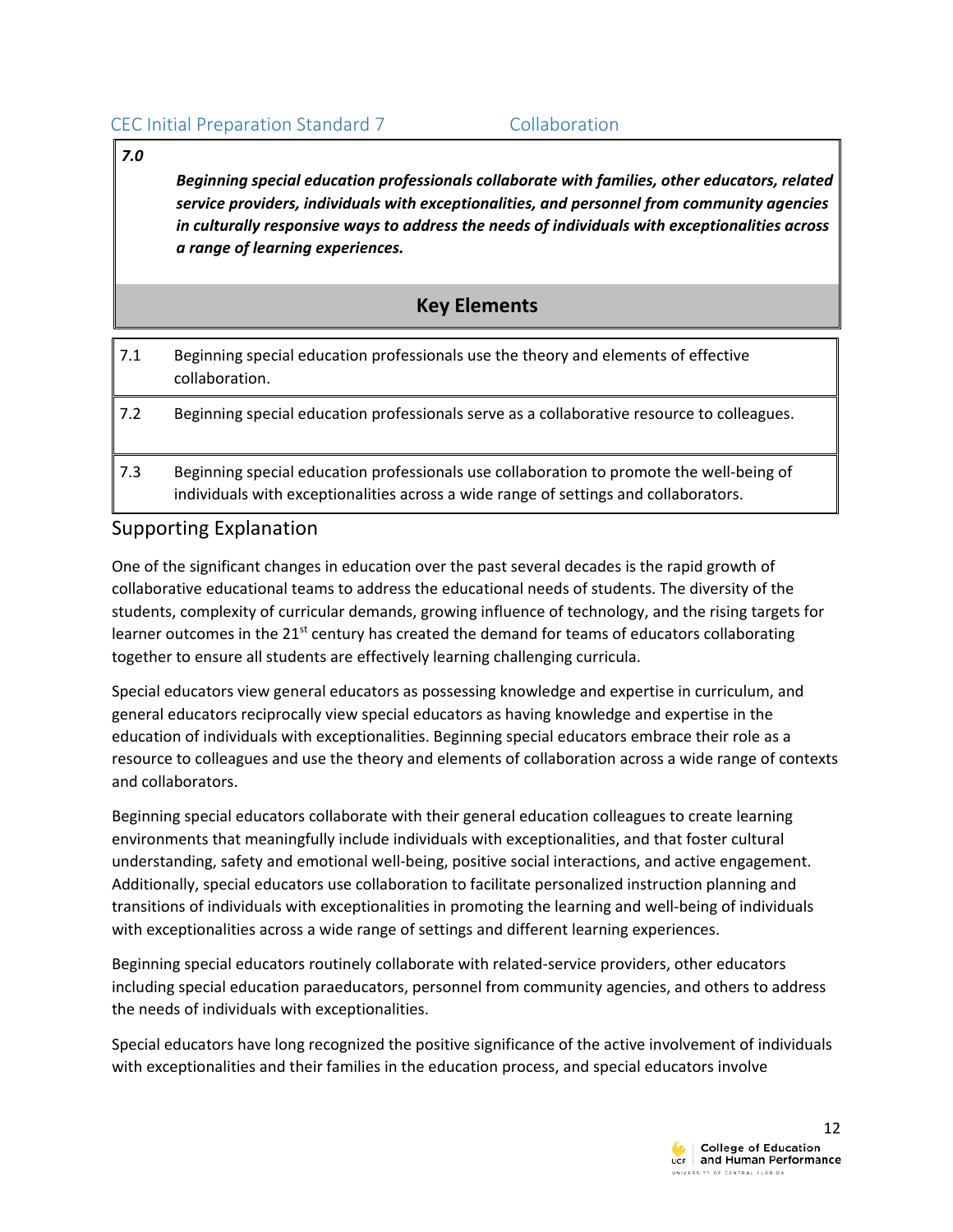individuals with exceptionalities and their families collaboratively in all aspects of the education of individuals with exceptionalities.

#### Glossary

**Individuals with Exceptionalities** Individuals with exceptionalities include individuals with sensory, physical, emotional, social, cognitive differences, developmentally delays, exceptional gifts and talents; and individuals who are or have been abused or neglected; whose needs differ so as to require personalized special education services in addition to or in tandem with educational services available through general education programs and other human service delivery systems.

**Special Education Services** Special education services are personalized, i.e. individualized, services that appropriately credentialed special educators provide directly or indirectly to individuals with exceptionalities.

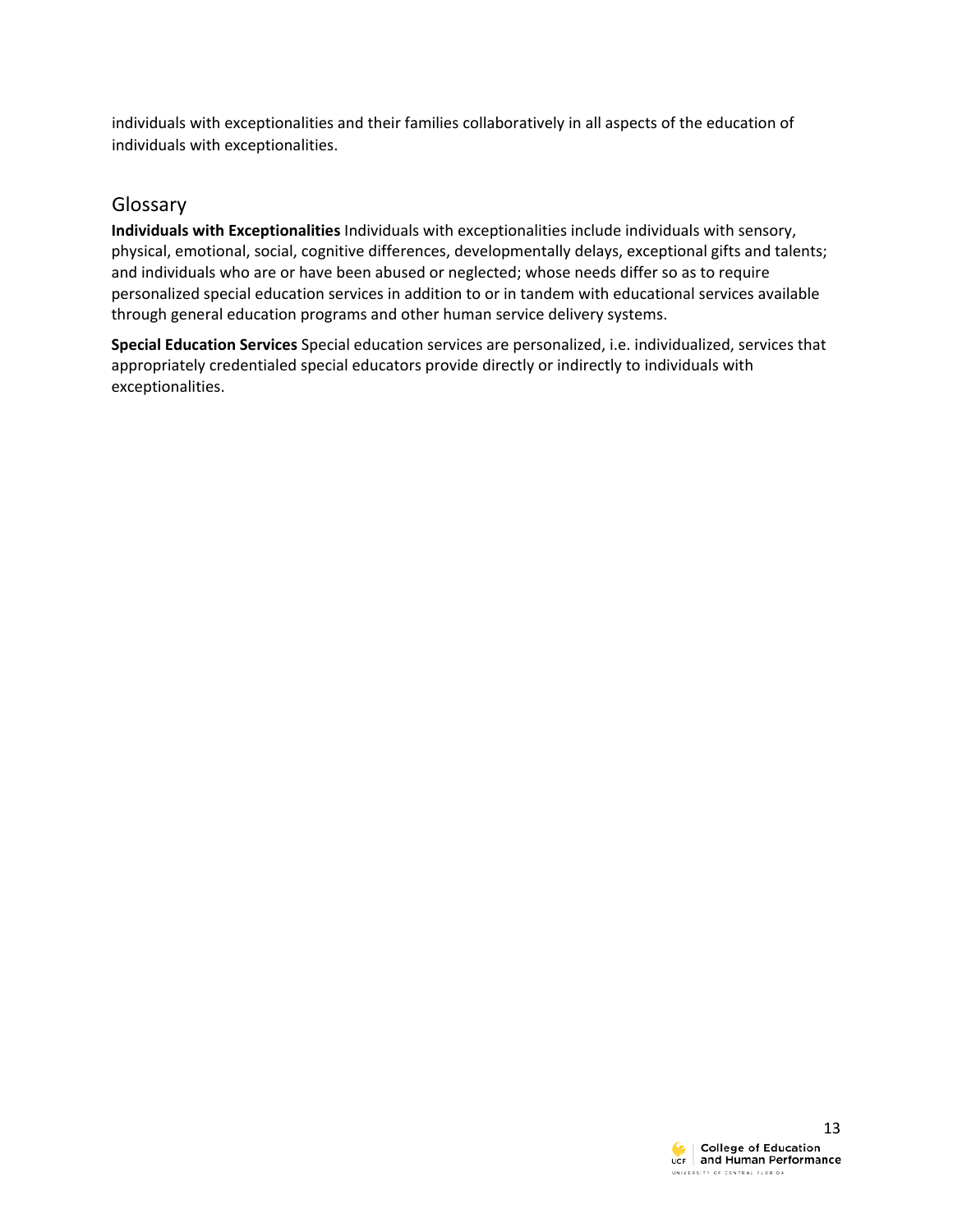# **Promises to Keep:**

## **Transforming Educator Preparation to Better Serve a Diverse Range of Learners**

#### Licensure

#### *Standards*

RECOMMENDATION #1: States will revise and enforce their licensure standards for teachers and 1 principals to support the teaching of more demanding content aligned to college- and principals to support the teaching of more demanding content aligned to college- and careerreadiness and critical thinking skills to a diverse range of students.

NEXT STEP: Ensure that revised standards include the acquisition of the knowledge and skills needed to implement differentiated core instruction, monitor student progress, and apply evidencebased practices to meet the needs of all students within a tiered system of support.

The key purpose of licensure standards is to outline the knowledge and skills educators should have on "day one" of entry into the profession when they receive their initial license, and how they should grow and develop as they move through advanced licensure. A description of this knowledge is provided through definitions of a learner-ready teacher and a school-ready principal,

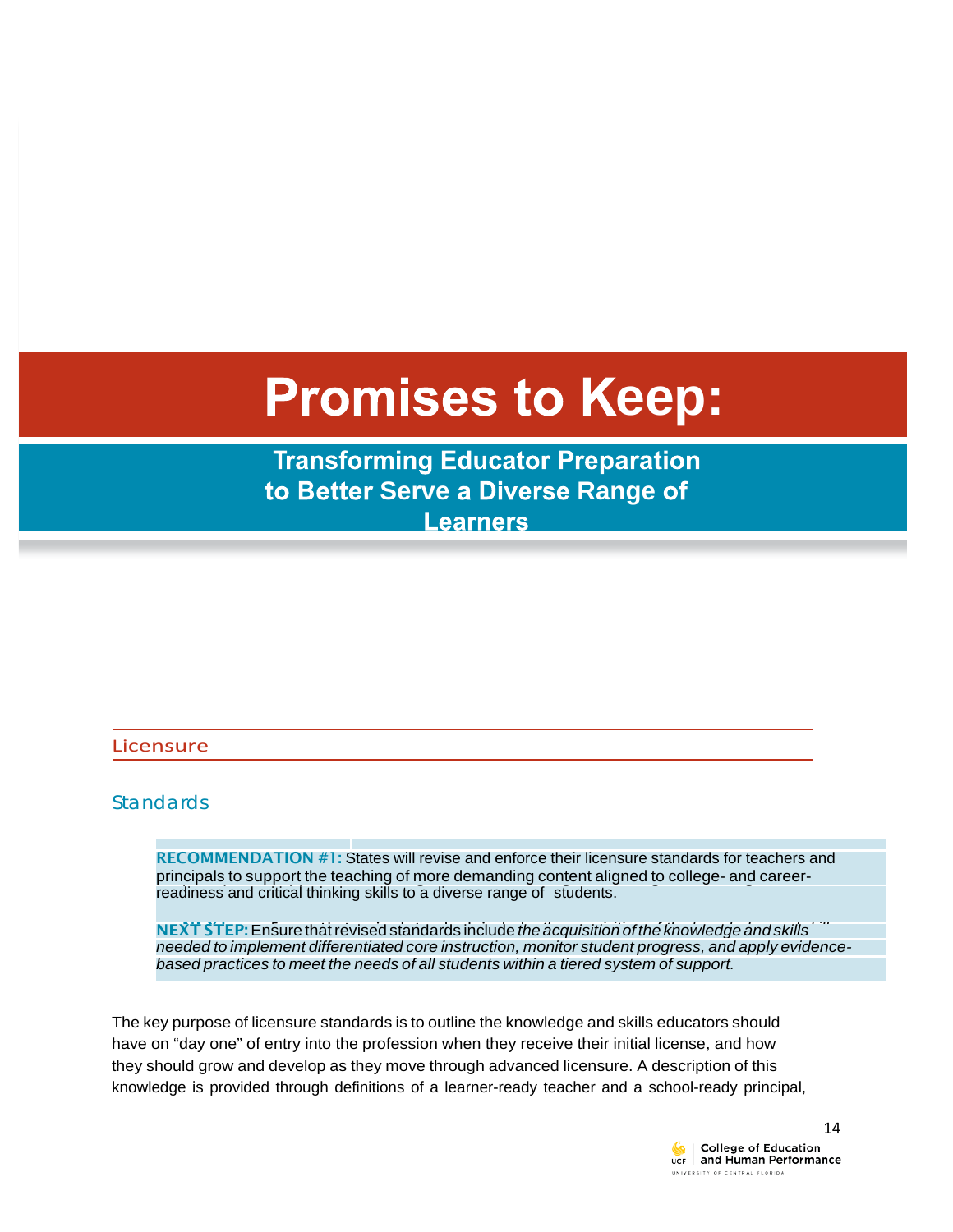based on the InTASC**<sup>5</sup>** and ISLLC**<sup>6</sup>** standards, in the *Our Responsibility, Our Promise* task force report. The key is to identify and distinguish the knowledge and skills needed within a tiered system of support, such that educators are prepared and licensed to provide the level of intensity needed across and within the tiers.

Proposed Policy Actions to build a workforce that effectively serves all students, including students with disabilities:

> 3 Council of Chief State School Officers. (2013, April). *Interstate Teacher Assessment and Support Consortium In- TASC Model Core Teaching Standards and Learning Progressions for Teachers 1.0: A Resource for Ongoing Teacher Development*. Washington, DC: Author. See **[www.ccsso.org/intasc](http://www.ccsso.org/intasc)** for more information. 4 Council of Chief State School Officers. (2015, forthcoming). *Interstate School Leader Licensure Consortium ISLLC 2015 Standards.* Washington, DC: Author. See **[www.ccsso.org/resources/programs/developing\\_and\\_Support-](http://www.ccsso.org/resources/programs/developing_and_Support-) ing\_Schoolready\_Leaders.html** for more information.

▪ **Define and implement a core threshold of knowledge and skills necessary for licensure**

**for all teachers on how to provide high-quality core instruction that is differentiated to meet the needs of all learners within a tiered system of support. Key skills at Tier 1 or core instruction mightinclude:**

- o Understanding of a range of student needs and learner profiles, influenced by student diversities (e.g., language, culture, disability), various ways students learn, and emphasizing the strengths and assets of each learner
- o Knowledge of content and developmental learning progressions
- o Knowledge and ability to implement evidence-based instructional practices
- o Knowledge of types and purposes of assessments within a multi-tiered framework
- o Ability to design, deliver and analyze assessments to determine student progress, gauge effectiveness of instructional practices, and identify students that would benefit from additional instructional support,
- o Ability to use student performance data to inform

instructional decisions o Ability to implement culturally

#### responsive practices

- o Knowledge of strategies to differentiate instruction based on student need
- o Understanding of the role of self-determination and self-regulation in learning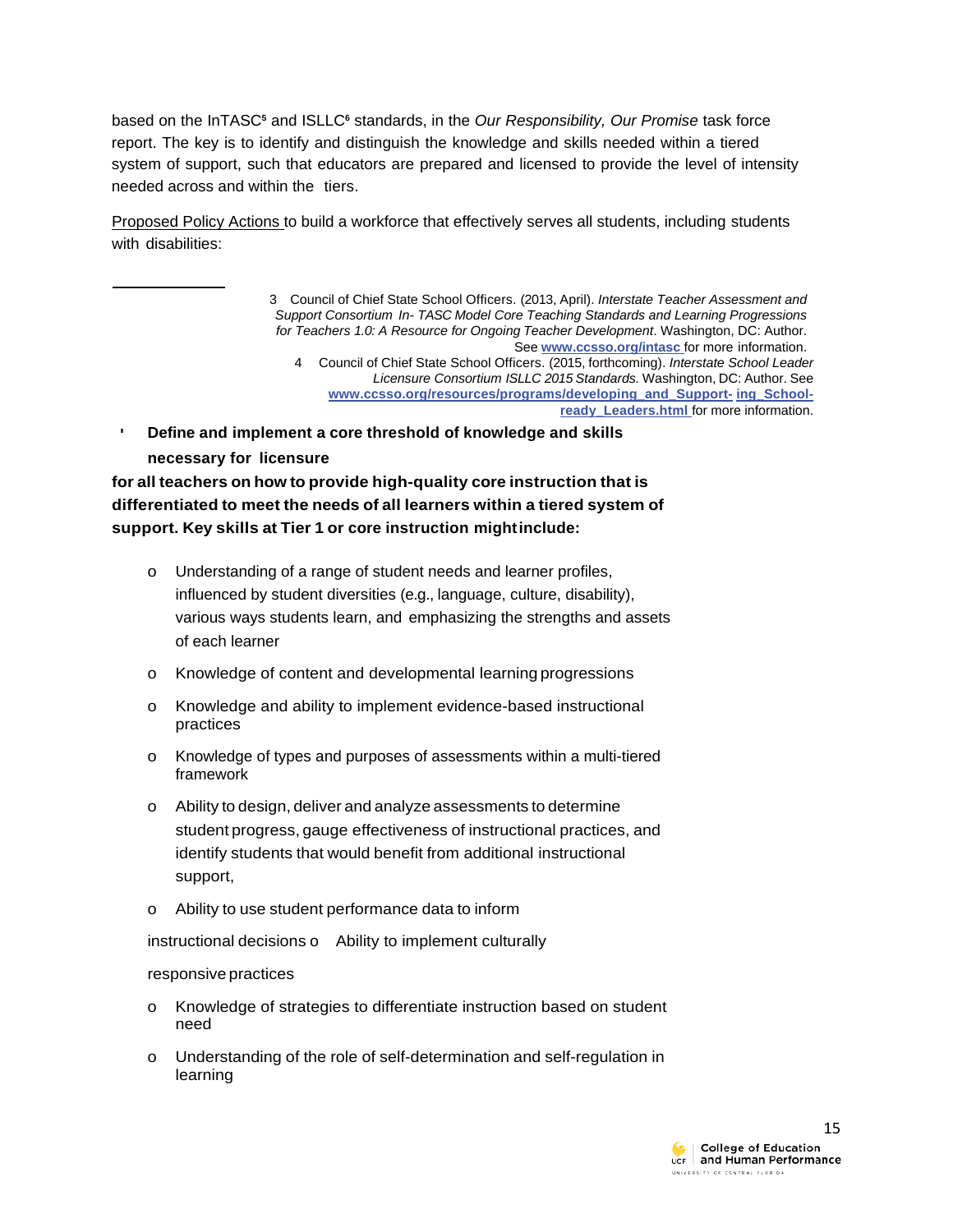▪ **Define a knowledge and skill base for teachers to implement evidence-basedinstruction at the supplemental (Tier 2) and intensive (Tier 3) levels within a tiered system of support for students in need of more intense, individualized instruction. In addition to the skills needed at Tier 1 to identify the need for more intensive servicesand to coordinate/collaborate with specialized educators,** 

#### **key skills might include:**

- o Understanding of disability characteristics and various learning preferences
- (i.e., visual, auditory) o Understanding of levels of instructional intensity

and how to intensify instruction (i.e.,

change group size, increase session frequency, change instructional delivery method,change environment)

- o Ability to choose, develop, and administer assessments that are culturally and linguistically responsive and targeted on students' specific area of need
- o Ability to use student data to inform decisions about which intervention to implement and for how long
- o Ability to choose, develop, and implement evidence-based interventions that are targeted and aligned to grade-level standards
- o Ability to identify and administer evidence-based progress monitoring tools
- o Ability to frequently monitor student progress and analyze student data to determine responsiveness to intervention and instruction
	- o Ability to coordinate and collaborate with other educators to ensure intensive interventions are aligned and integrated with core (Tier 1) instruction
	- o Ability to communicate with families across a range of cultures, as well as other teachers and stakeholders about student data
	- o Ability to use data to adapt and modify instructional practice or intervention
	- o Ability to individualize interventions for students who are persistently non-responsive to supplemental intervention
	- o Ability to integrate strategies that support cognitive processing
	- **Clarify expectations for base content knowledge for all teachers at the elementary andsecondary levels within a tiered system of**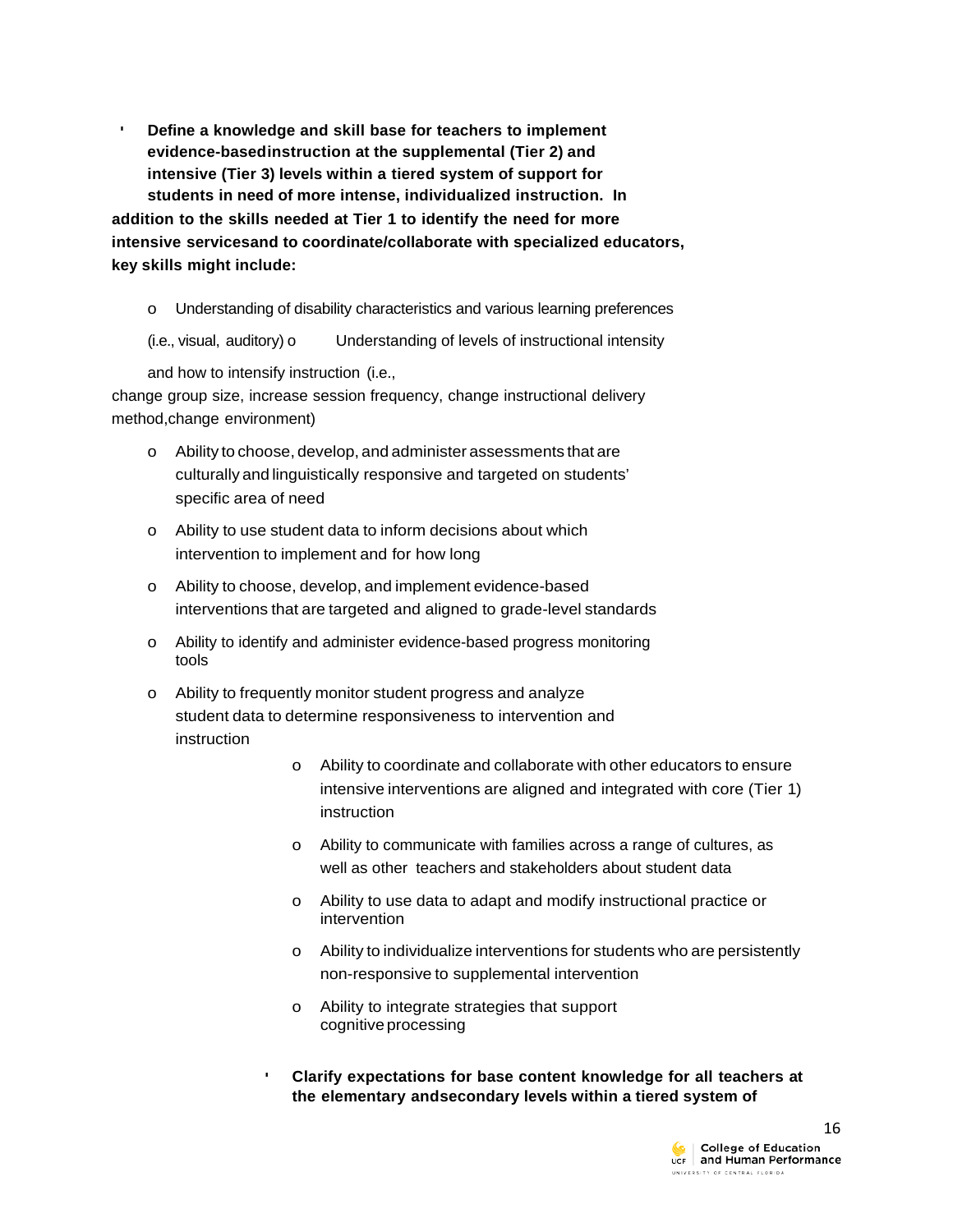#### **support.**

|                          | o                                                                                                                                                                                                                                                           | Require teachers of students with significant cognitive disabilities, and<br>other groups of students with disabilities who have historically received<br>little or no academic instruction, to demonstrate the same core<br>threshold and content knowledge base as their peers. |
|--------------------------|-------------------------------------------------------------------------------------------------------------------------------------------------------------------------------------------------------------------------------------------------------------|-----------------------------------------------------------------------------------------------------------------------------------------------------------------------------------------------------------------------------------------------------------------------------------|
| ٠<br>support, including: | Define and implement a core threshold knowledge base for all<br>school leaders for initial administrator licensure that includes<br>what they need to know and do toprovide the instructional<br>leadership and infrastructure to employ a tiered system of |                                                                                                                                                                                                                                                                                   |
|                          | o                                                                                                                                                                                                                                                           | Ability to use student performance data to make school-wide decisions<br>about instructional focus and resource allocation                                                                                                                                                        |
|                          | о                                                                                                                                                                                                                                                           | Ability to analyze data and communicate needs to families and<br>stakeholders across a rangeof cultures and languages                                                                                                                                                             |
|                          | o                                                                                                                                                                                                                                                           | Ability to develop systems to monitor fidelity of instructional                                                                                                                                                                                                                   |
|                          |                                                                                                                                                                                                                                                             | practices and interventions o Ability to create a culture of data-sharing                                                                                                                                                                                                         |
|                          | o                                                                                                                                                                                                                                                           | Ability to advocate for and adhere to the legal requirements for<br>disability determination and education of students with disabilities                                                                                                                                          |
|                          | o                                                                                                                                                                                                                                                           | Actively lead and develop systems that encourage collaboration<br>between teachers aroundstudent needs and instructional practices                                                                                                                                                |
|                          | o                                                                                                                                                                                                                                                           | Understand and support a continuum of instructional support for<br>students                                                                                                                                                                                                       |
|                          | o                                                                                                                                                                                                                                                           | Facilitate professional development opportunities and communities<br>around multi-tieredsystems of support, evidence-based practices for<br>struggling learners, and data-based decision- making                                                                                  |
|                          | o                                                                                                                                                                                                                                                           | Ability to create a shared vision and mission around educating<br>students who struggle and students with disabilities                                                                                                                                                            |
|                          | o                                                                                                                                                                                                                                                           | Ability to create an infrastructure to enable multi-tiered systems of<br>support (i.e., schedules, data-teams, data reviews, fidelity checks)                                                                                                                                     |

#### *Performance Assessments*

RECOMMENDATION #2: States will work together to influence the development of innovative licensure performance assessments that are aligned to the revised licensure standards and include multiple measures of educators' ability to perform, including the potential to impact student achievement and growth.

NEXT STEP: States will work together to influence the development of innovative licensure performance assessments that assess each candidate's ability to perform within a tiered system of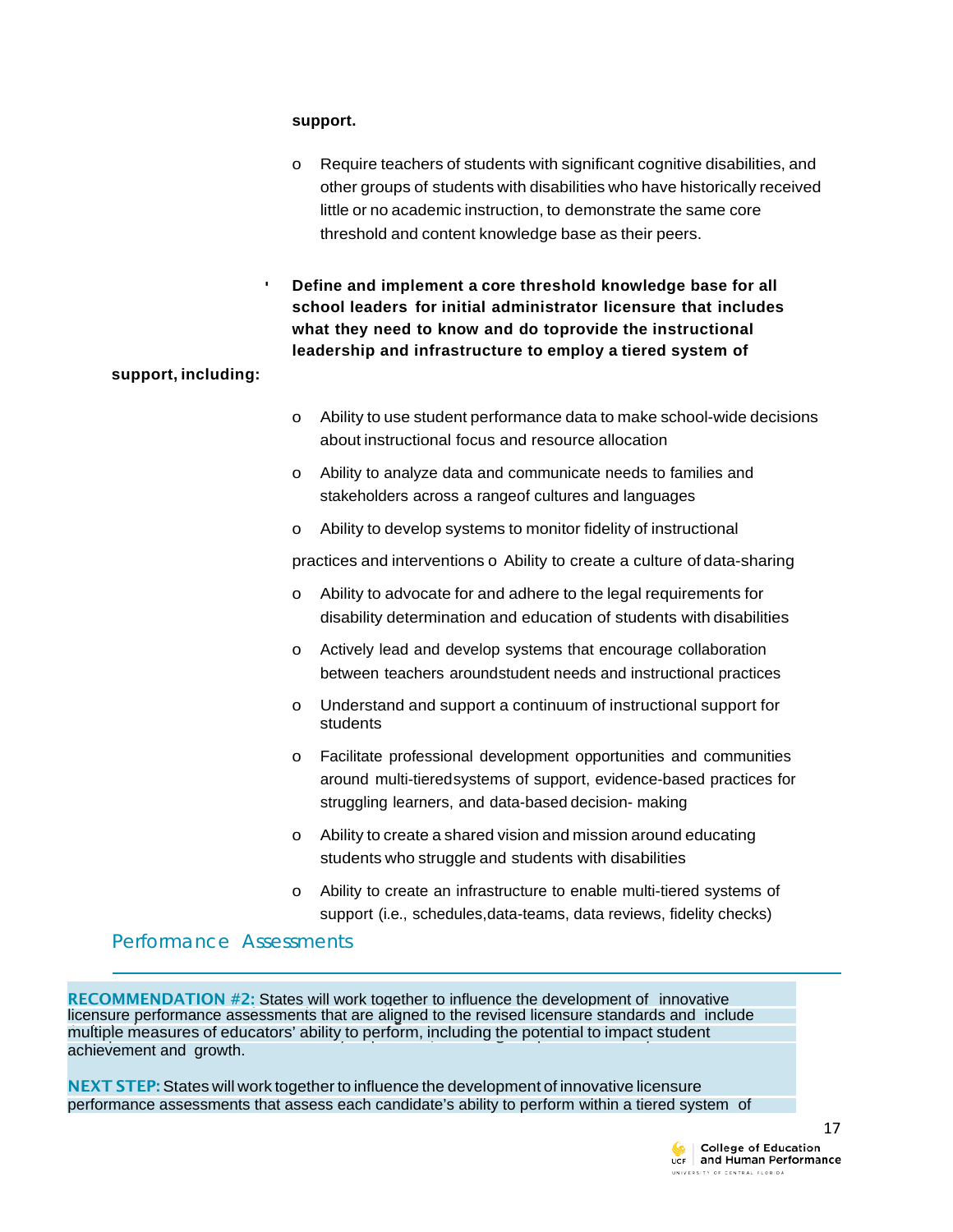**NEXT** performance assessments that assess each candidate's ability to perform within a tiered system States will work together to influence the development of innovative f support, including the potential to impact all students' achievement and support, including the potential toimpact all students' achievement and growth. h

Licensure tests and performance assessments are strong policy levers that can be used todrive change in preparation curriculum. Performance assessments for all teacher candidates should capture a candidate's ability to create universally designed curriculum, provide quality core content instruction that is differentiated, monitor student progress, employ evidence-based instruction andinterventions with fidelity, and collaborate with families and other professionals.

Proposed Policy Actions to build a workforce that effectively serves all students, including students with disabilities:

- **Require all teacher candidates to include evidence in their licensure tests or performance assessments that demonstrates they have the professional judgment, mindset, and ability to:**
	- o Provide high-quality core content instruction
	- o Understand a Universal Design for Learning framework
	- o Identify the essential components of

differentiated instruction o Implement

accommodations and use technology

successfully

- o Collect and use data to monitor student progress and identify needs for evidence-basedinstructional practices and intensive interventions and support, and
- o Coordinate and collaborate with other educational personnel to align and integrate intensive supports where necessary

▪ **Require administrator candidates to include evidence in their licensure tests or performance assessments that demonstrate they can create conditions for success of a diverse range of learners within a tiered system of support, including how to createa culture of inclusion and teamwork where all educators share responsibility for all learners.**

- **Create robust measures that accurately capture a range of student performance toinform effective teaching of diverse learners, including students with disabilities.**
- **Design a certification and licensure process that assesses educator capacity to function effectively within a tiered system of support (e.g., understanding of roles andteamwork). Potentially develop a unique and/or tiered licensing assessment or suite of**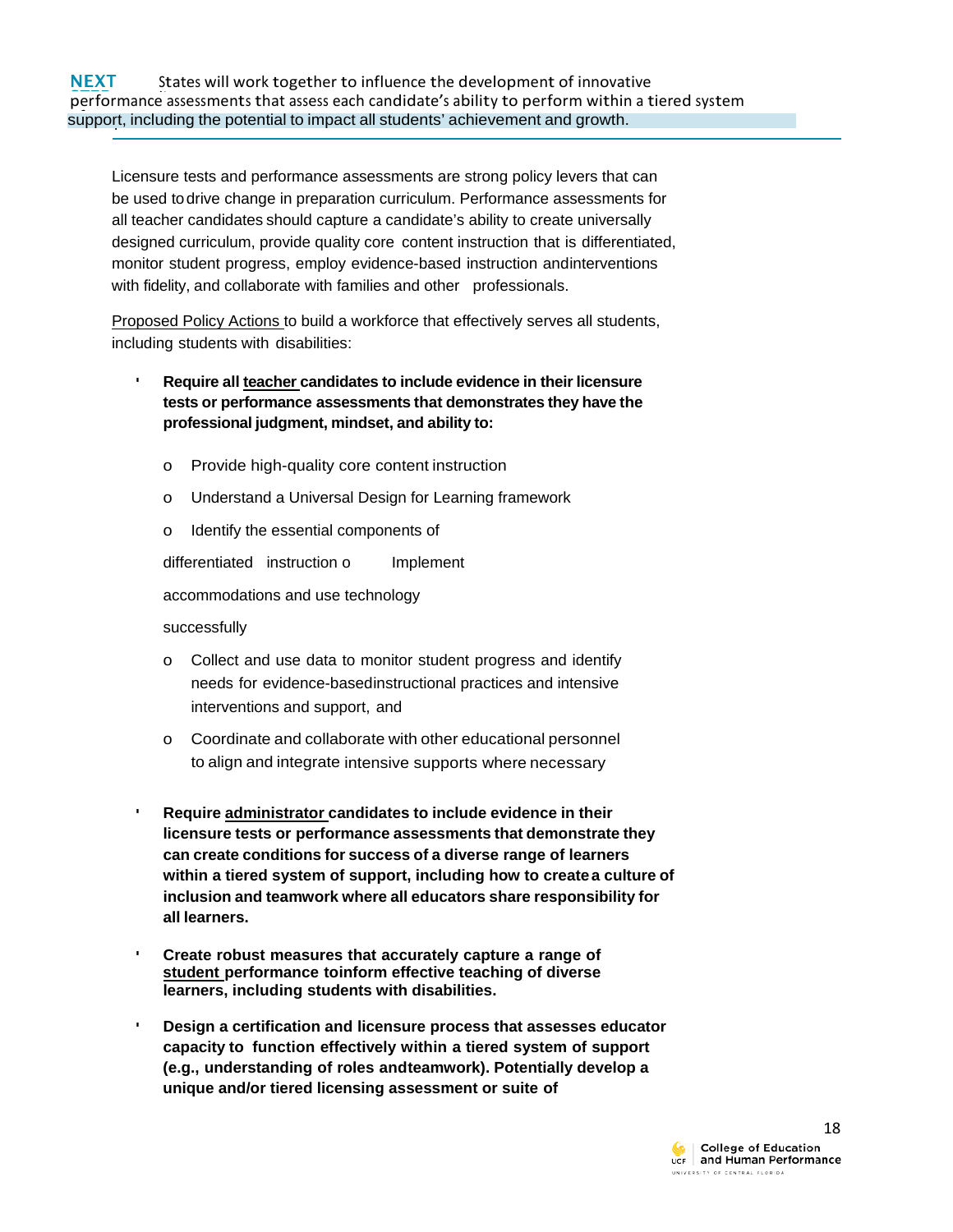**assessments that addresses each educator's ability to provide services within and across a tiered instructional and support model.**

> ▪ **Review assessment rubrics and evaluator training for bias that may inadvertently**

**discount best practices with diverse learners or diminish an educator's success when working with struggling learners (e.g., penalizing the appropriate use of direct instruction to develop key skills and self-regulated learning; ensuring that student growth models used in educator evaluations capture the smaller grain size of student improvement for struggling learners).**

#### *TieredLicensure*

RECOMMENDATION #3: States will create multi-tiered licensure systems aligned to a coherent #3 developmental continuum that reflects new performance expectations for educators and developmental continuum that reflects new performance expectations for educators and their implementation in the learning environment and to assessments that are linked to evidence of f student achievement and student achievement and growth.

NEXT STEP: Ensure that new systems reflect the performance expectations to work within and across tiered systems of support, that promote ongoing growth through strategies of deliberate practice and feedback. f de la posta de la posta de la posta de la posta de la posta de la posta de la posta de la posta de la posta<br>La posta de la posta de la posta de la posta de la posta de la posta de la posta de la posta de la posta de la

The state's goal in building a tiered licensure system is to promote a continuum of professional growth and development and not just provide a mechanism for automatic renewal or for acquiring an ad hoc collection of endorsements. At its best, it is a strategy for talent development and deployment of educator expertise designed to address student needs within a tiered system of support.

Proposed Policy Actions to build a workforce that effectively serves all students, including students with disabilities:

- Use multi-tiered licensure systems to create a pathway that can **develop the talent and"expertise required to deliver instruction to a diverse range of learners at all tiers ofsupport. Address how best to use "endorsements" or "micro-credentialing"7 for domainspecific, competency-based expertise within and across tiers.**
- **Align tiered licensure for both teachers and school leaders to the Multi-Tiered Systemsof Support (MTSS) tiers. "Tier 1" knowledge should be established as a threshold for an initial license and additional support tiers should inform the acquisition of expertise as educators seek additional or advanced credentials.**
- **Considerthe creation of a tiered licensure system that is tied explicitly to the varying expertise and responsibilities of a team approach to meeting student needs within a tiered system of support.**
- **For a master teacher credential, require demonstration of**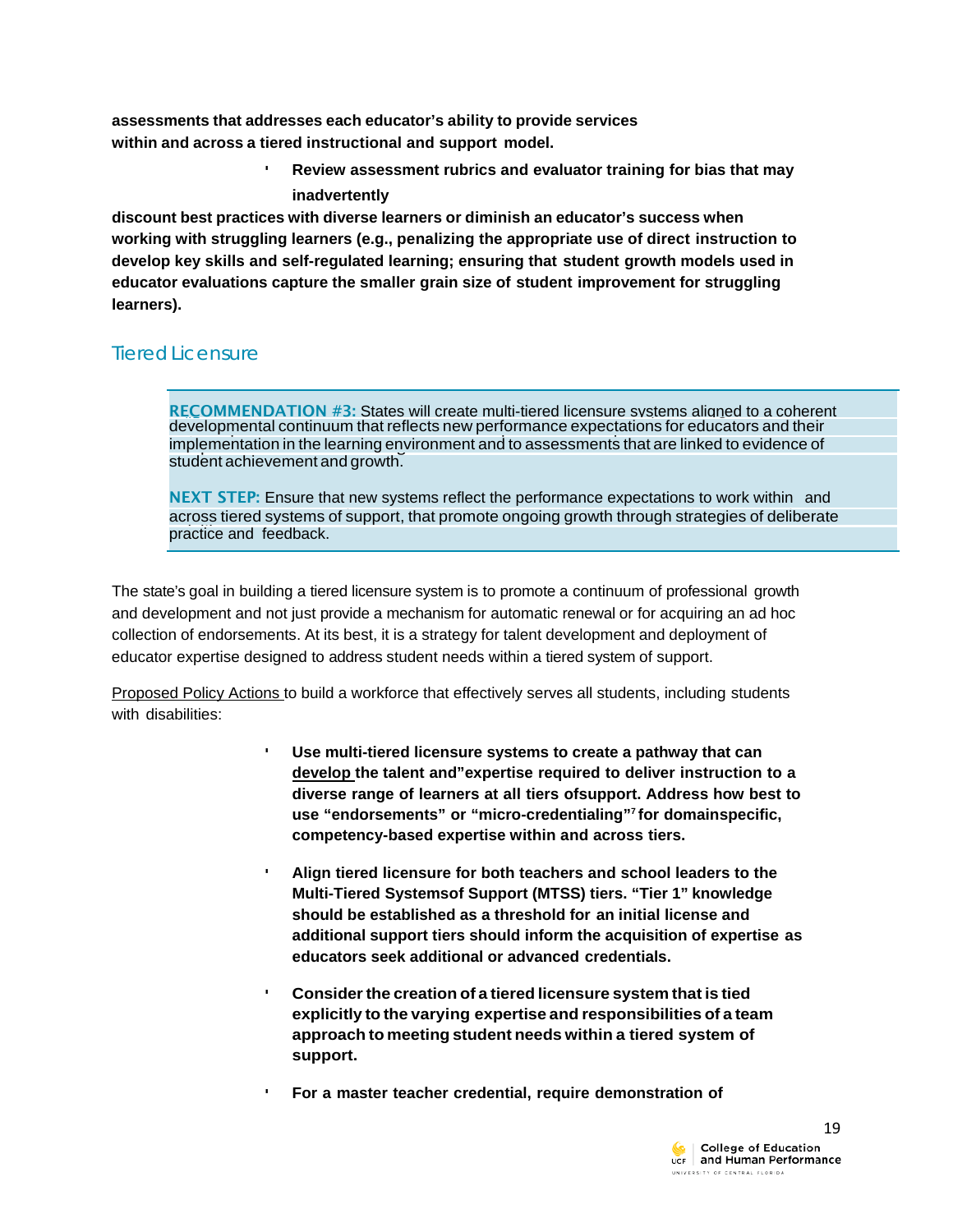**effectiveness in working withstudents with disabilities and struggling learners, either through teacher evaluation results and/or a performance assessment task.**

5 Micro credentialing provides teachers with the opportunity to gain recognition for skills they master throughout their careers. To earn a micro-credential, teachers submit artifacts such as classroom videos, student work, or proj-ect plans that demonstrate their competence in a particular skill. For more info, see Digital Promise at **[http://www.](http://www/) digitalpromise.org/initiatives/educator-micro-credentials#educator-microcredentials**.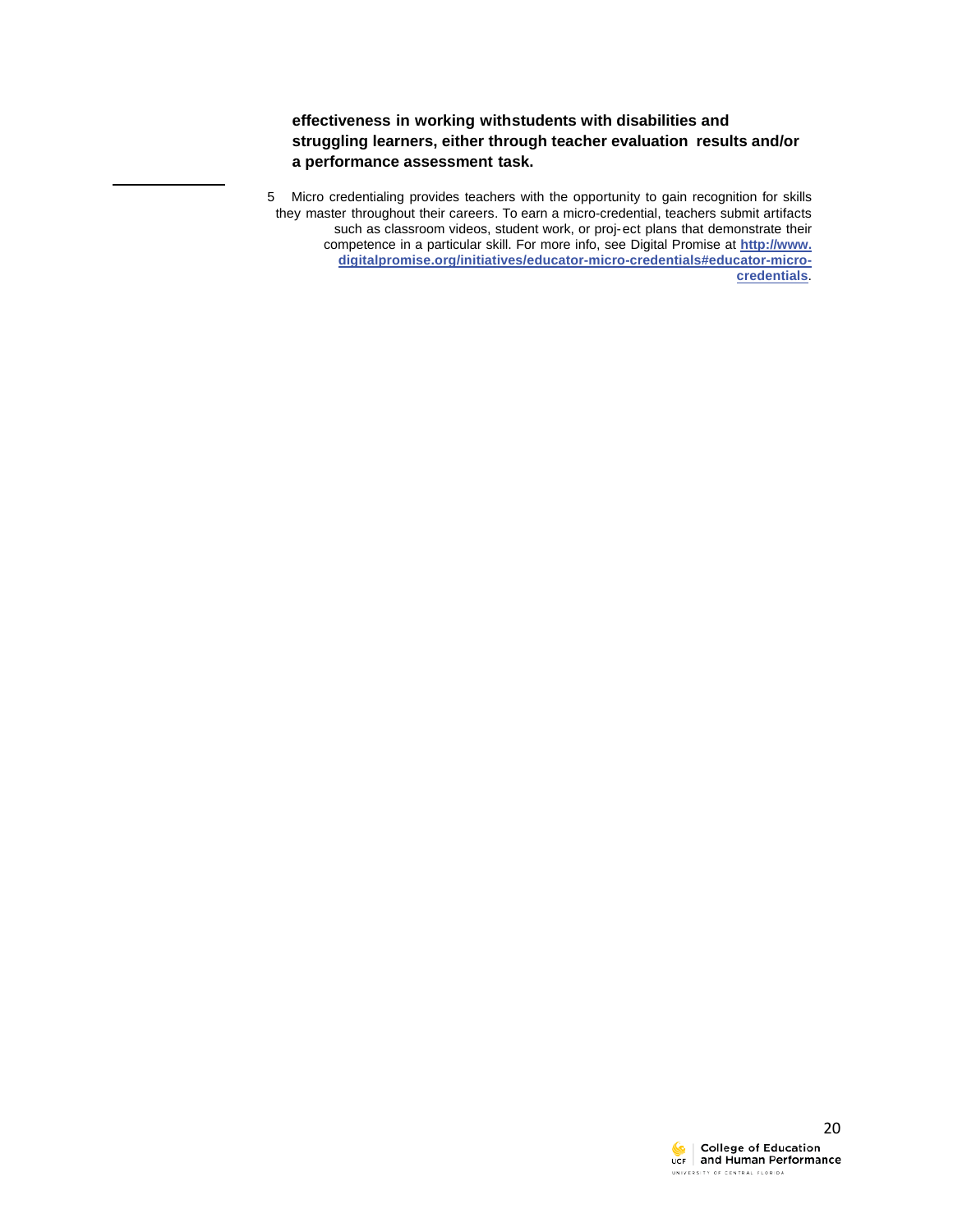# Accommodations and Resources To Enhance and Differentiate Within Inclusive Classrooms:

**Literacy** 



## Collected by:

## Lauren Patrusky

| Academic   | Potential evidence that a  | Classroom Accommodations | <b>Resource</b> |
|------------|----------------------------|--------------------------|-----------------|
| Difficulty | student is struggling with |                          |                 |
|            | thıs area                  |                          |                 |

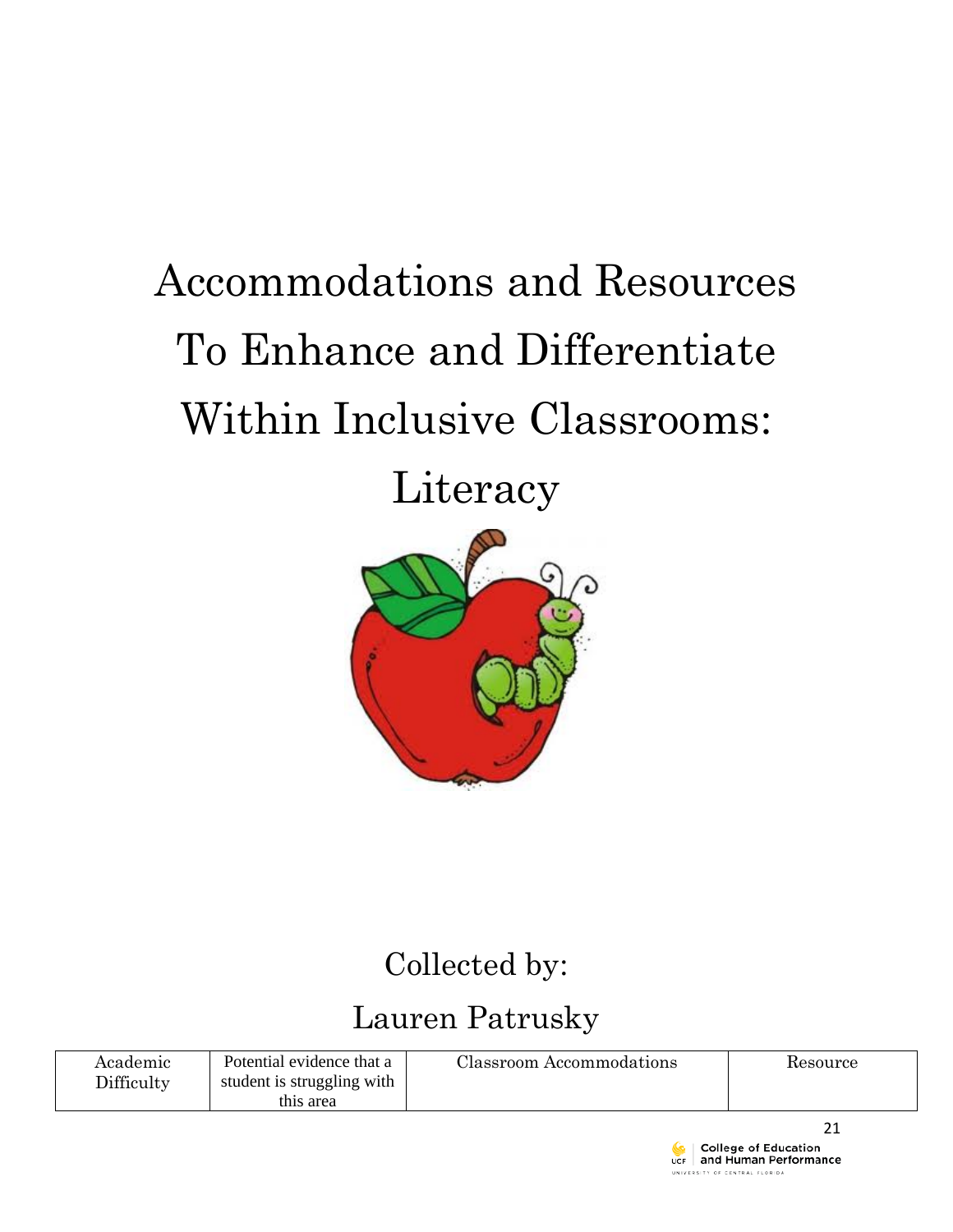| -Phonics      | -Difficulty matching       | -Explicit & Systematic Phonics                                           | http://www.readingro  |
|---------------|----------------------------|--------------------------------------------------------------------------|-----------------------|
|               | letters and sounds         | Instruction                                                              | ckets.org/article/254 |
|               | -Decodes in very           | -Analytic Phonics: Teaching students                                     |                       |
|               | labored manner             | unfamiliar words by analogy to known                                     | http://www.readingro  |
|               | -Difficulty with           | words                                                                    | ckets.org/helping/tar |
|               | spelling and reading       | <b>Embedded Phonics: Teaching</b>                                        | get/phonics#perspecti |
|               | phonetically               | students by embedding phonics                                            | ves                   |
|               | -Guesses on words          | instruction in text reading                                              |                       |
|               | based on the first         | Synthetic phonics: Teaching students                                     | http://www.teleread.c |
|               | letter or two              | explicitly to convert letters into                                       | om/education/50-      |
|               |                            | sounds (phonemes) and then blend the                                     | best-ipad-apps-for-   |
|               |                            | sounds to form recognizable words                                        | users-with-reading-   |
|               |                            | -multisensory techniques                                                 | disabilities/         |
|               |                            | -Help students sort pictures and                                         |                       |
|               |                            | objects by the sound you're teaching                                     |                       |
|               |                            | -Engage students in the reading and                                      |                       |
|               |                            | writing activities what requires them                                    |                       |
|               |                            | to apply the phonics information                                         |                       |
|               |                            | you've taught them                                                       |                       |
|               |                            | -Use manipulatives to help teach                                         |                       |
|               |                            | letter-sound relationships (ex.                                          |                       |
|               |                            | counters, sound boxes, and magnetic                                      |                       |
|               |                            | letters)                                                                 |                       |
| -Phonological | -Difficulty with           | -Identify the precise phoneme                                            | http://www.ldonline   |
| Awareness     | identifying and            | awareness task on which you wish to                                      | .org/article/6254/    |
|               | manipulating units of      | focus and select developmentally                                         |                       |
|               | oral language (words,      | appropriate activities for engaging<br>children in the task              |                       |
|               | syllables, onsets, and     |                                                                          |                       |
|               | rimes)<br>-Difficulty with | -Substituting different sounds for the<br>first sound of a familiar song |                       |
|               | clapping out the           | -Guess-the-word game: blending $&$                                       |                       |
|               | number of syllables in     | identifying a word that is stretched                                     |                       |
|               | a word                     | out into its component sounds (ex                                        |                       |
|               | -Difficulty with           | saying fffffllllaaaaag). Student has to                                  |                       |
|               | recognizing words          | look at the pictures and guess the                                       |                       |
|               | with the same initial      | word you are saying                                                      |                       |
|               | sounds like 'money'        | -Segmentation activities                                                 |                       |
|               | and 'mother'               |                                                                          |                       |
| Reading       | -Sound 'choppy'            | -Give the student independent level                                      | http://www.reading    |
| Fluency       | -Difficulty with           | texts that he or she can practice again                                  | rockets.org/helping/  |
|               | decoding skills            | and again, time the student and                                          | target/fluency        |
|               | -Difficulty with           | calculate words-correct-per-minute                                       |                       |
|               | speed, accuracy, and       | regularly; have student chart his or                                     |                       |
|               |                            | her own improvement                                                      |                       |
|               | proper expression          | -Ask the student to match his or her                                     |                       |
|               |                            | voice to yours when reading aloud or                                     |                       |
|               |                            | to a tape recorded reading                                               |                       |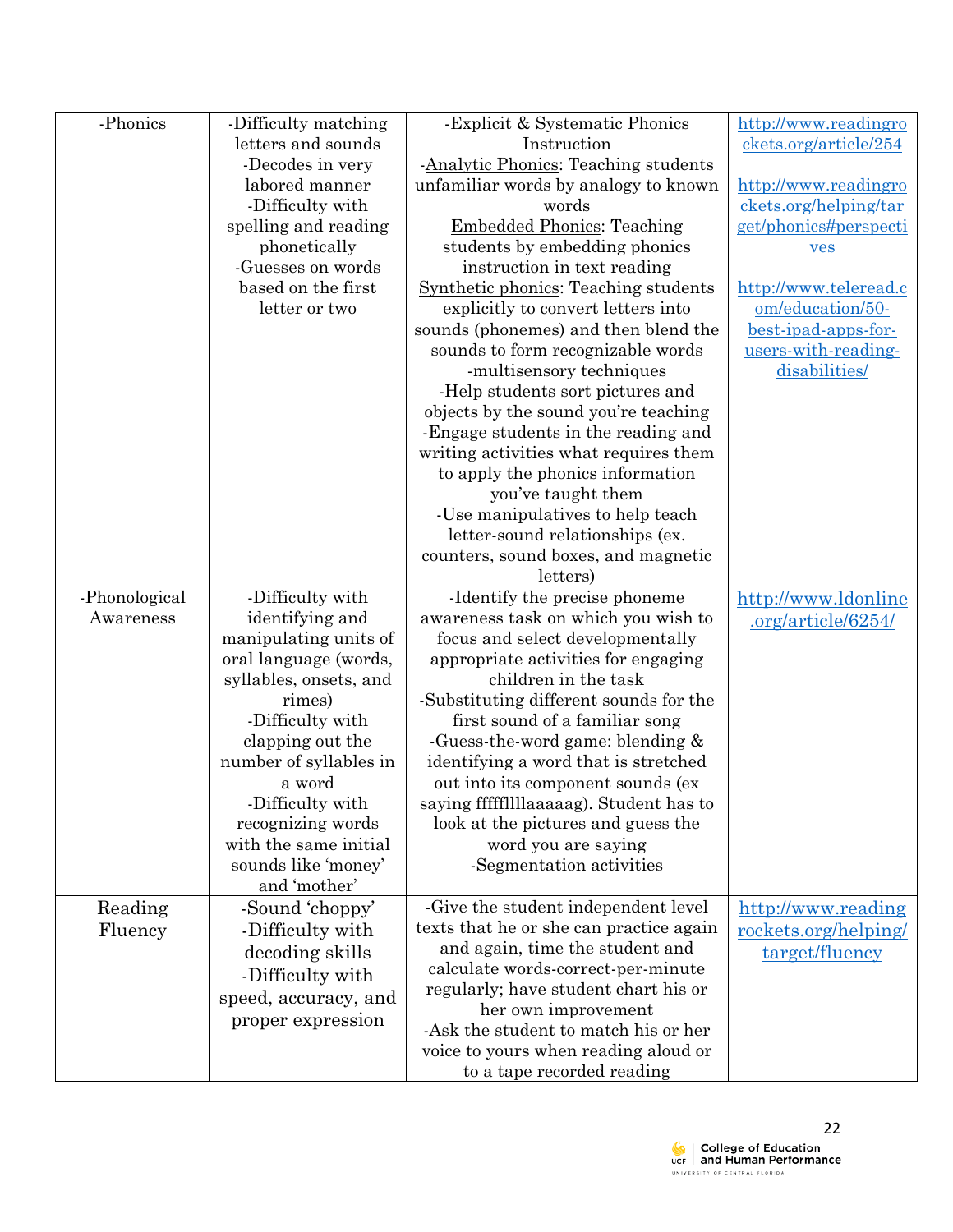|               |                         | -Read a short passage and then have      |                      |
|---------------|-------------------------|------------------------------------------|----------------------|
|               |                         | the student immediately read it back     |                      |
|               |                         |                                          |                      |
|               |                         | to you                                   |                      |
|               |                         | -Have the student practice reading a     |                      |
|               |                         | passage with a certain emotion, such     |                      |
|               |                         | as sadness or excitement, to             |                      |
|               |                         | emphasize expression and intonation      |                      |
|               |                         | -Incorporated timed repeated readings    |                      |
|               |                         | -Plan lessons that explicitly teach      |                      |
|               |                         | students how to pay attention to clues   |                      |
|               |                         | in the text                              |                      |
| Reading       | -Inability to grasp the | -Metacognition (have the student         | http://www.readwri   |
| Comprehension | meaning of words,       | identify where the difficulty occurs,    |                      |
|               |                         |                                          | tethink.org/         |
|               | phrases, and            | identify what the difficulty is, restate |                      |
|               | paragraphs              | the difficult sentence or passage in     | http://www.fcrr.org/ |
|               |                         | their own words, look back through       |                      |
|               |                         | the text, look forward in the text for   |                      |
|               |                         | information that might help them         |                      |
|               |                         | resolve difficulty)                      |                      |
|               |                         | -Graphic & Semantic Organizers           |                      |
|               |                         | -Answering Questions ("Right There,"     |                      |
|               |                         | "Think and Search," "Author and          |                      |
|               |                         | You," and "On Your Own"),                |                      |
|               |                         | Generating Questions,                    |                      |
|               |                         | -Recognizing Story Structure             |                      |
|               |                         |                                          |                      |
|               |                         | -Summarizing                             |                      |
| Vocabulary    | -Questions about a lot  | -Help build language skills in class by  | http://www.fcrr.org/ |
|               | of word meanings in a   | playing oral and written word            |                      |
|               | grade appropriate text  | exercises and games                      |                      |
|               | -Seems to have a        | -Teach students about the important,     |                      |
|               | weak vocabulary         | useful, and difficult vocabulary words   |                      |
|               | -Difficulty with        | before students read the text            |                      |
|               | making connections      | -Have students use taught vocabulary     |                      |
|               | among words in          | words often and in various ways both     |                      |
|               | various texts           | orally and in writing so they are        |                      |
|               | -Often not able to find | better able to remember the words        |                      |
|               | the right word to       | and their meanings                       |                      |
|               | describe something      | -Help students learn to use context      |                      |
|               |                         | clues to determine meanings              |                      |
|               |                         |                                          |                      |
|               |                         | -Read to class each day; when book       |                      |
|               |                         | contains a new or interesting word,      |                      |
|               |                         | pause and define the word for            |                      |
|               |                         | students                                 |                      |
|               |                         | -Teach the meanings of common            |                      |
|               |                         | prefixes, roots, and suffixes            |                      |
|               |                         | -Teach common roots in a variety of      |                      |
|               |                         | words (ex, vision, visual, visible,      |                      |
|               |                         | <i>invisible</i> )                       |                      |

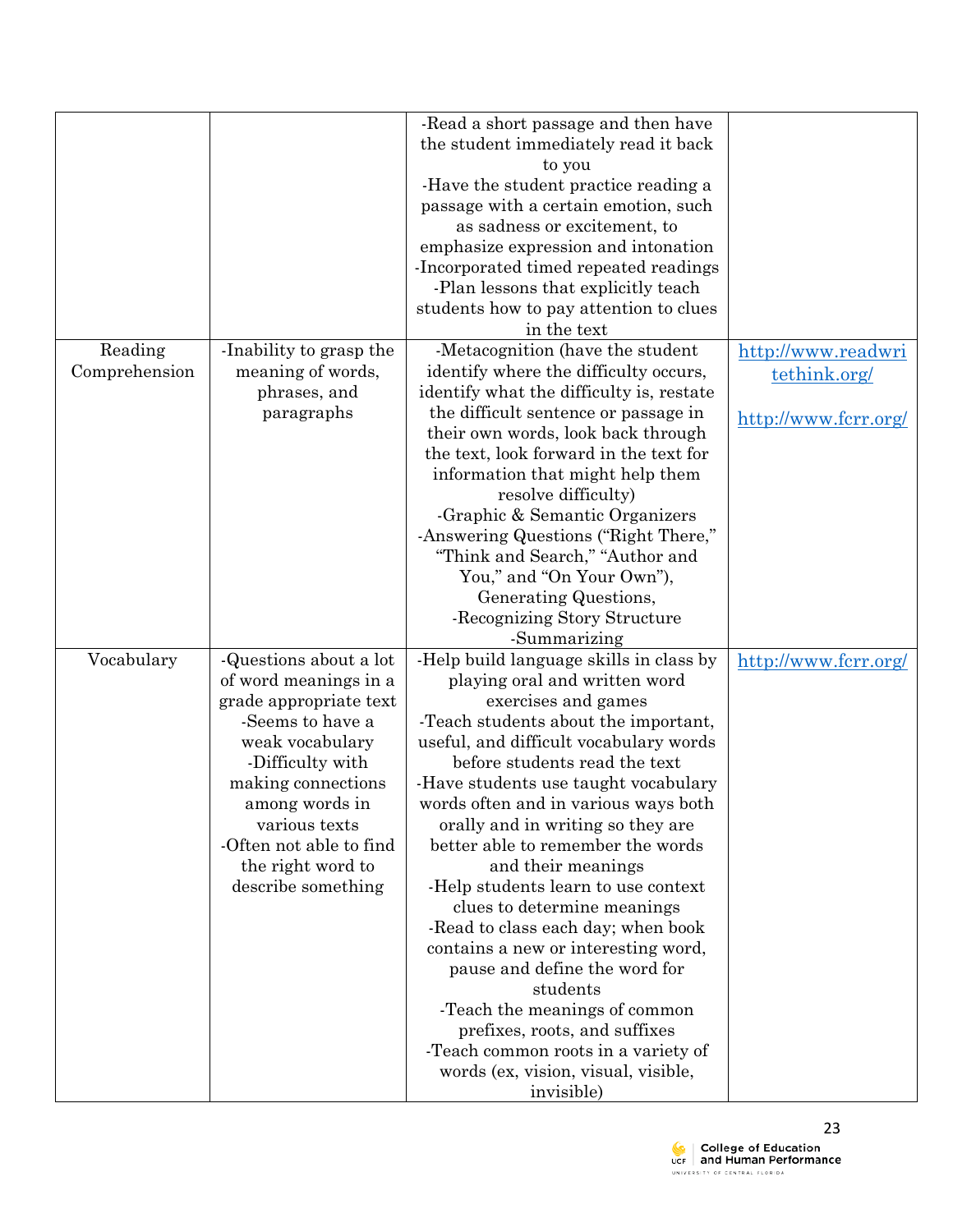| Processing      | Difficulties Vary | -Seat the student near the teacher    | http://www.asha.or    |
|-----------------|-------------------|---------------------------------------|-----------------------|
|                 |                   | and away from noisy or visually       | g/public/hearing/Un   |
|                 |                   | distracting areas                     | derstanding-          |
|                 |                   | -Teach the student to recognize       | Auditory-             |
|                 |                   | key words and phrases related to      | Processing-           |
|                 |                   | directions/instructions to facilitate | Disorders-in-         |
|                 |                   | his/her ability to accurately follow  | Children/             |
|                 |                   | directions                            |                       |
|                 |                   | -Use simple demonstrations and        | http://kidshealth.or  |
|                 |                   | reduce abstractions by giving         | g/parent/medical/ea   |
|                 |                   | concrete examples and firsthand       | rs/central_auditory.  |
|                 |                   | experiences                           | html                  |
|                 |                   | -Deliver the information in both      |                       |
|                 |                   | verbal and written form               | https://www.unders    |
|                 |                   | -Have the student carry out           | tood.org/en           |
|                 |                   | directions as soon as they are        |                       |
|                 |                   | given to minimize the effect of       |                       |
|                 |                   | irrelevant and distracting            |                       |
|                 |                   | information on his/her ability to     |                       |
|                 |                   | follow instructions                   |                       |
|                 |                   | -Stop at key points when              |                       |
|                 |                   | delivering directions, explanations,  |                       |
|                 |                   | and instructions to determine         |                       |
|                 |                   | student comprehension. Ask            |                       |
|                 |                   | questions about what she/he needs     |                       |
|                 |                   | to do.                                |                       |
|                 |                   | -Teach the student to make            |                       |
|                 |                   | reminders for himself/herself         |                       |
|                 |                   | (notes, lists, etc).                  |                       |
|                 |                   | -Repeat/Review key points             |                       |
|                 |                   | -Have the student                     |                       |
|                 |                   | repeat/paraphrase directions,         |                       |
|                 |                   | explanations, and instructions as     |                       |
|                 |                   | soon as possible after receiving      |                       |
|                 |                   | them                                  |                       |
| Difficulty with | Difficulties Vary | -Assign one task at a time. Give      | http://www.reading    |
| Long and Short  |                   | the student adequate time to          | rockets.org/article/1 |
| Term Memory     |                   | complete it.                          | 0-strategies-         |
|                 |                   | -Consider carefully the student's     | enhance-students-     |
|                 |                   | ability level and experience when     | memory                |
|                 |                   | assigning responsibilities for        |                       |
|                 |                   | him/her to complete it.               |                       |
|                 |                   | -Establish a specific time at the     |                       |
|                 |                   | end of each class period for the      |                       |
|                 |                   |                                       |                       |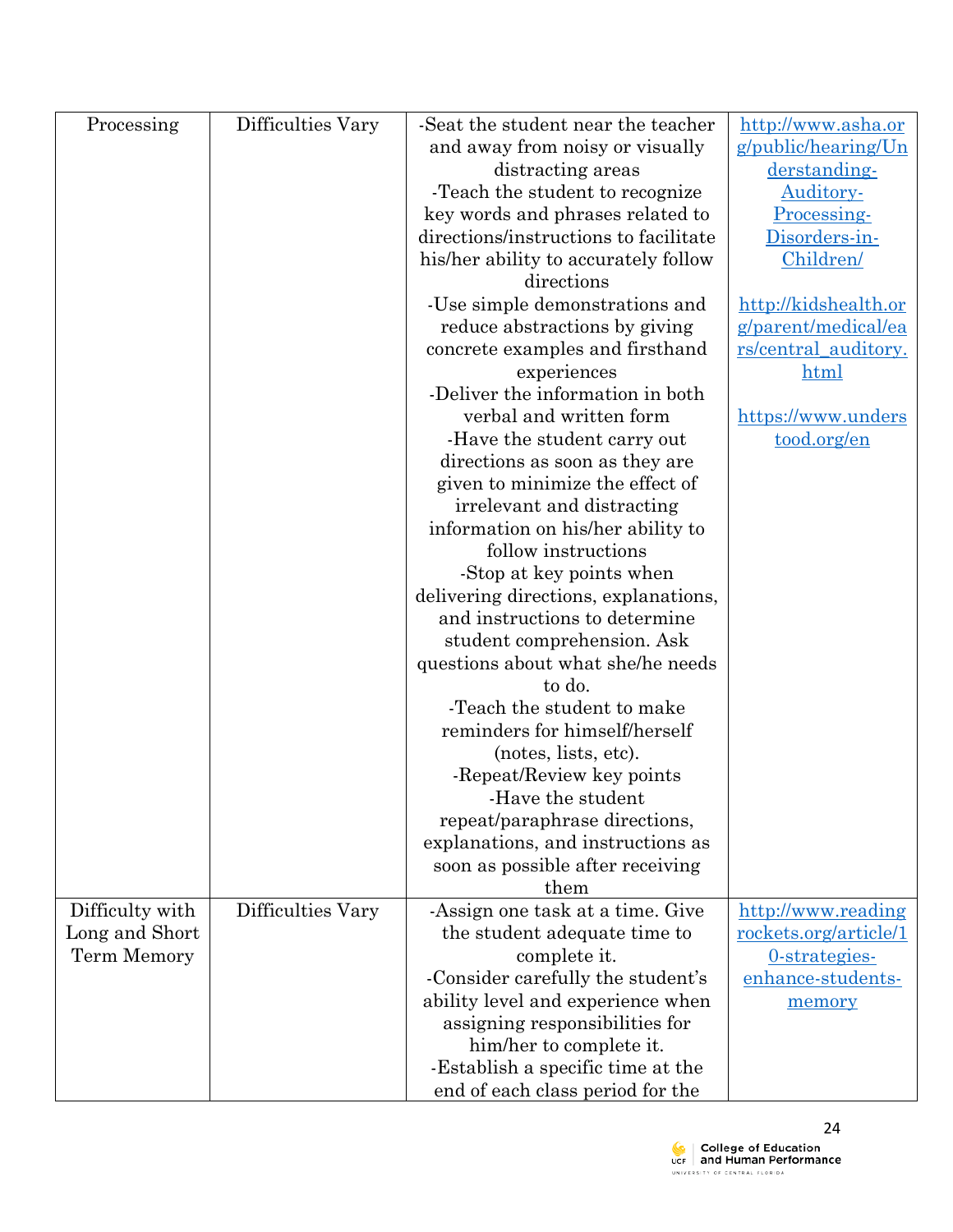|                | student to take care of              |                      |
|----------------|--------------------------------------|----------------------|
|                | responsibilities (e.g. copying       |                      |
|                | homework assignment, collecting      |                      |
|                | materials, clarifying directions,    |                      |
|                | etc).                                |                      |
| Does not       | -Have the student maintain a         | http://www.interve   |
| remain on-task | chart representing the amount of     | ntioncentral.org/be  |
|                | time he/she has spent on task        | havioral-            |
|                | -Schedule a fun educational          | interventions/challe |
|                | activity (e.g. computer games)       | nging-               |
|                | during the day to provide incentive  | students/school-     |
|                | for the student to stay on task and  | wide-strategies-     |
|                | behave appropriately                 | managing-task-       |
|                | -Provide the student with a list of  | inattention          |
|                | assignments for the day and allow    |                      |
|                | the student to choose the order in   |                      |
|                | which he/she will perform the        |                      |
|                | tasks                                |                      |
|                | -Provide the student with a          |                      |
|                | predetermined signal (eg hand        |                      |
|                | signal, verbal cue, etc) when he/she |                      |
|                | begins to display off-task behaviors |                      |
|                | -Schedule highly desirable           |                      |
|                | activities contingent upon staying   |                      |
|                | on-ask a required amount of time     |                      |
|                | (ie staying on-task for a required   |                      |
|                | amount of time earns the student     |                      |
|                | the opportunity to participate in a  |                      |
|                | desirable activity)                  |                      |
|                | -Have the student define a goal.     |                      |
|                | Assist the student in developing     |                      |
|                | specific strategies to achieve       |                      |
|                | his/her goal and following through   |                      |
|                | on those strategies                  |                      |

*FDOE Grant Resources: Inclusive Education/Preparation of Teacher Candidates to Improve Outcomes for SWDs*

#### **Articles:**

- Blanton, L.P., Pugach, M.C., & Florian, L. (2011, April). *Preparing General Education Teachers to Improve Outcomes for Students with Disabilities*. Retrieved from http://www.aacte.org/ pdf/publications/reports\_studies/aactencldpolicybriefmay2011.pdf.
- Berman, S. (Nov., 2015). *Accelerating access to the curriculum.* School administrator. <http://my.aasa.org/AASA/Toolbox/SAMag/Nov15/Berman.aspx>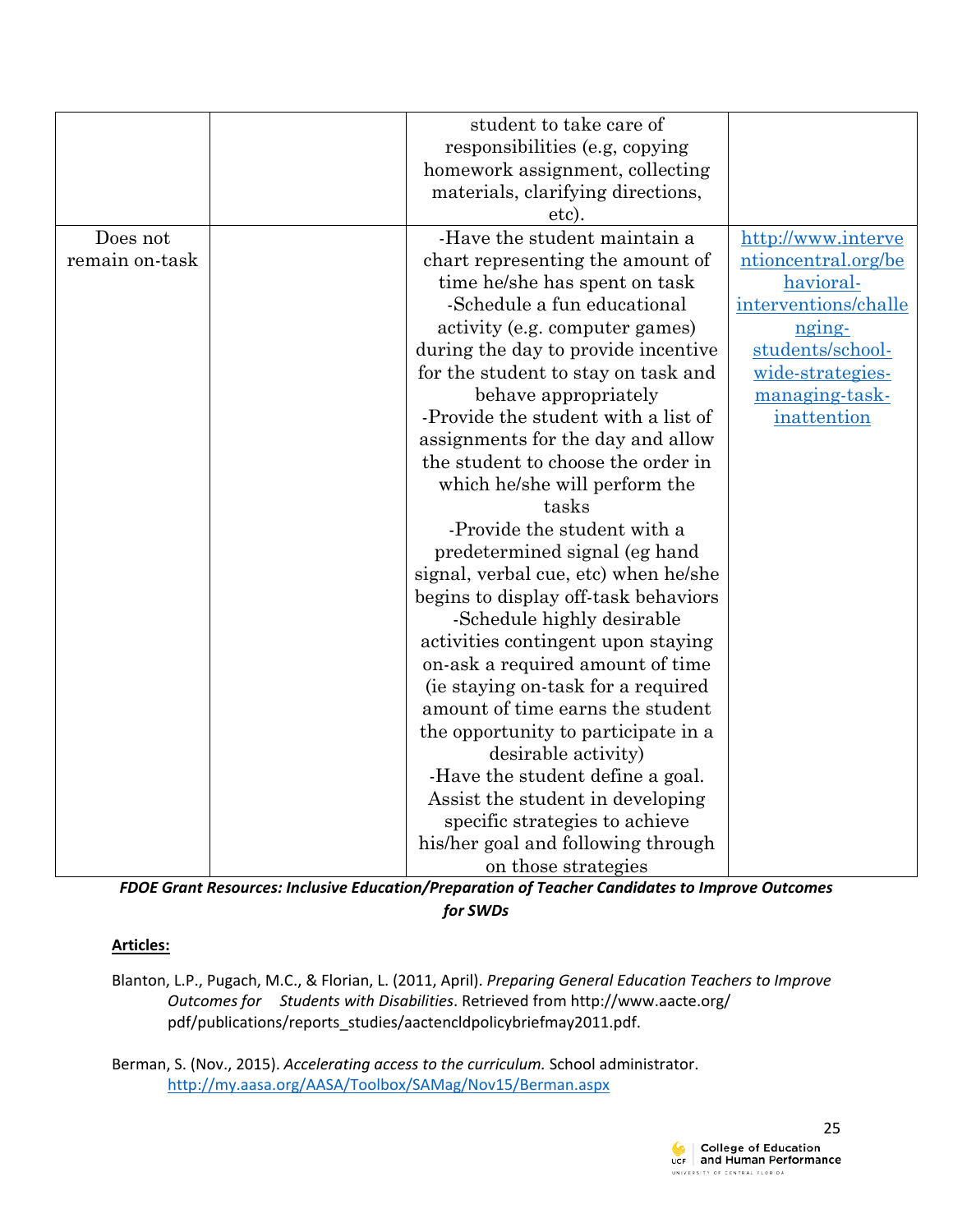- Berry Kuchle, L., Littman J., Elledge, A., & McInerney, M. (2014). Course Enhancement Module: Evidence-Based Behavioral Interventions. Gainesville, FL: *The CEEDAR Center*. Retrieved from [http://www.ceedar.org](http://www.ceedar.org/)
- Brownell, M., Barringer, M. D., Bellamy, T., Hill, D., & Holdheide, L. (2015). Policy for Results: How Policy Meets Preparation to Lead the Way to Improved Outcomes. *CEEDAR Center*. Retrieved from http://ceedar.education.ufl.edu/?attachment\_id=5716
- Bryant, B. R., Bryant, D. P., Kethley, C., Kim, S.A., Pool, C., Seo, Y. J. (2009). Preventing mathematics difficulties in the primary grades: The critical features of instruction in textbooks as part of the equation. *Learning Disability Quarterly, 31*, 21–35.
- Buffum, A. G., Mattos, M. W., & Weber, C. (2012). Simplifying response to intervention: Four essential guiding principles. Bloomington, ID: Solution Tree Press.
- Compton, D. L., Fuchs, D., Fuchs, L. S., Bouton, B., Gilbert, J. K., Barquero, L. A., et al. (2010). Selecting atrisk first-grade readers for early intervention: Eliminating false positives and exploring the promise of a two-stage gated screening process. *Journal of Educational Psychology, 102*, 327– 340.
- Fuchs, L. S., Fuchs, D., & Prentice, K. (2004). Responsiveness to mathematical problem-solving instruction. *Journal of Learning Disabilities, 37*, 293–306.
- Gersten, R., Jordan, N. C., & Flojo, J. R. (2005). Early identification and interventions for students with mathematics difficulties. *Journal of Learning Disabilities, 38*(4), 293-304.
- National Center on Response to Intervention (2010). Essential components of RTI A closer look at response to intervention. Washington, DC: U.S. Department of Education, Office of Special Education Programs, National Center on Intensive Intervention. Retrieved from http://www.rti4success.org/resource/essential-components-rti-closer-look-responseintervention
- Saddler, B. & Asaro-Saddler, K. (2013) Response to Intervention in Writing: A Suggested Framework for Screening, Intervention, and Progress Monitoring. *Reading & Writing Quarterly: Overcoming Learning Difficulties, 29*:1, 20- 43, DOI: 10.1080/10573569.2013.741945

#### **Website Resources:**

Center for Assistive Special Technology (2015)[. http://www.cast.org/](http://www.cast.org/)

Center on Response to Intervention at American Institutes for Research. (2012). RTI implementer series module 3: Multi-level prevention system. Washington, DC: US Department of Education, Office of Special Education Programs, *Center on Response to Intervention at American Institutes for Research*. Retrieved from http://www.rti4success.org/resource/rti-implementer-series-module-3-multi-levelprevention-system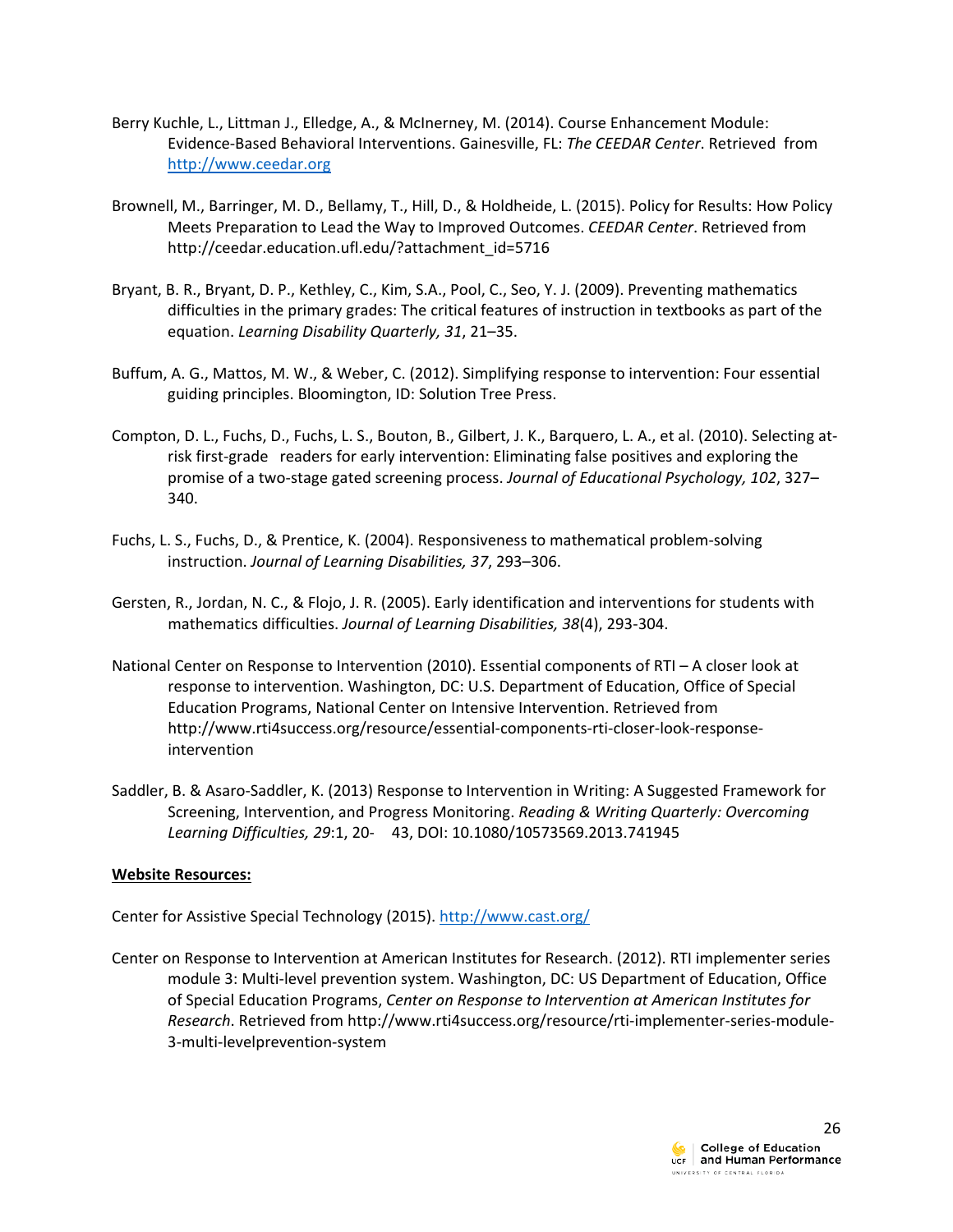- The IRIS Center for Training Enhancements. (2010). Fidelity of implementation: Selecting and implementing evidence-based practices and programs. Retrieved from http://iriscenter.wpengine.com/module/fid/#content
- The IRIS Center for Training Enhancements. (2010). RTI: Mathematics. Retrieved from http://iris.peabody.vanderbilt.edu/module/rti-math/#content
- National Center on Student Progress Monitoring. (2008). Using curriculum-based measurements in response to intervention framework: Using CBM to determine response to intervention manual. Washington, DC: Office of Special Education Programs, National Center on Student Progress Monitoring. Retrieved from [http://www.rti4success.org/resource/using-cbm-determine](http://www.rti4success.org/resource/using-cbm-determine-response-intervention)[response-intervention](http://www.rti4success.org/resource/using-cbm-determine-response-intervention)
- Universal Design for Learning: CEEDAR. (2015). Retrieved from http://ceedar.education.ufl.edu/cems/udl/
- High-Quality Mathematics Instruction: What Teachers Should Know. (2015). *The IRIS Center*. Retrieved from http://iris.peabody.vanderbilt.edu/module/math/
- Secondary Reading Instruction (Part 1): Teaching Vocabulary and Comprehension in the Content Areas. (2015). *The IRIS Center*. Retrieved from http://iris.peabody.vanderbilt.edu/module/sec-rdng/
- The Pre-Referral Process: Procedures for Supporting Students with Academic and Behavioral Concerns. (2015). *The IRIS Center*. Retrieved from http://iris.peabody.vanderbilt.edu/module/preref/

## Accelerating Access to the Curriculum

Universal design for learning targets new supports and on-ramps to the high-speed highway of instruction for students

**By Sheldon Berman**/*School Administrator, November 2015*

The architectural concept of universal design revolutionized our thinking about access to buildings, streets and playgrounds. Access issues were considered endemic to persons with certain physical disabilities — they had the problem and they were responsible for adjusting to the environment.

What reframed our thinking was the realization that the problem existed not in the users but rather in a deficient design that failed to accommodate people's natural variability. As universal design became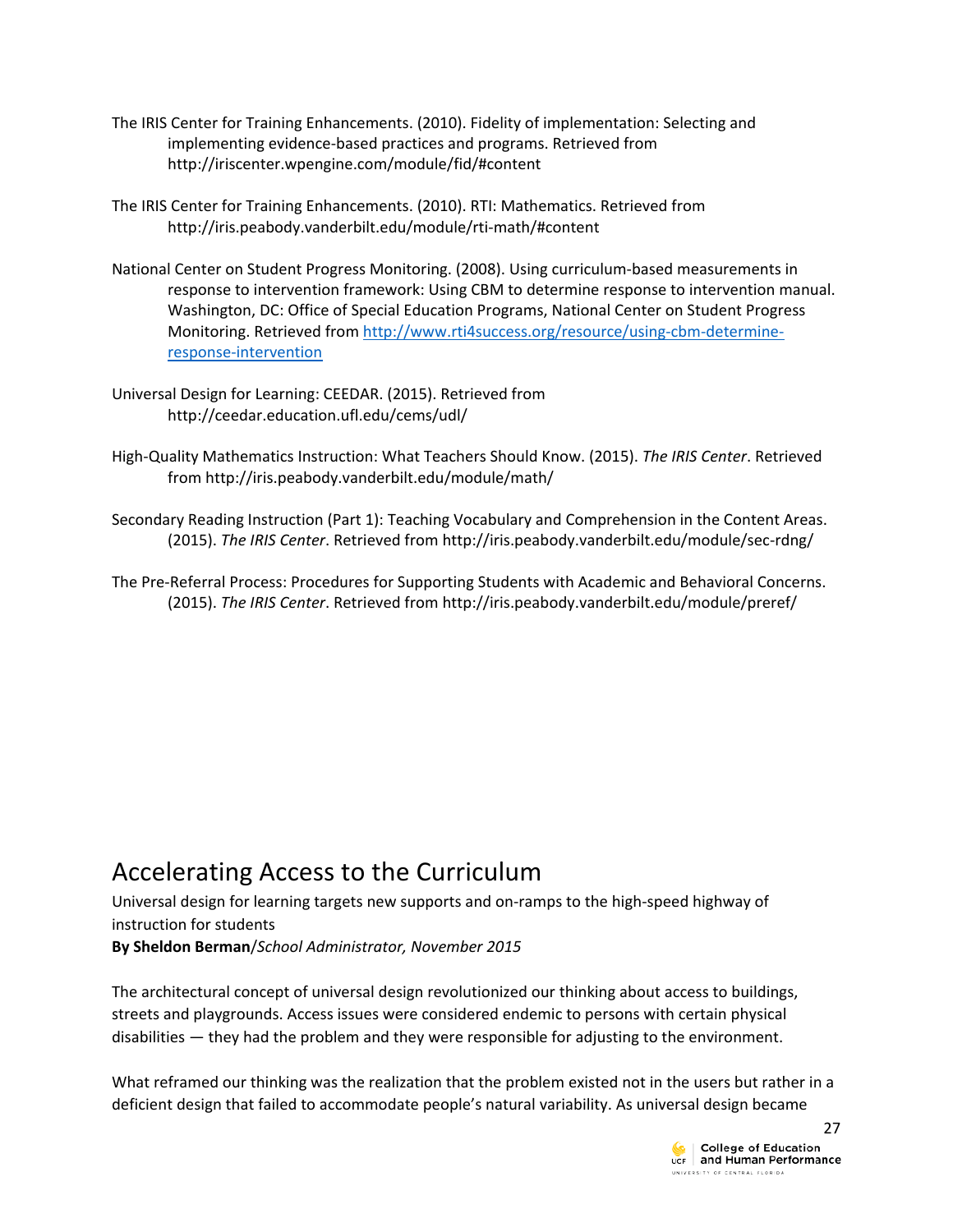commonplace, architects and city planners discovered that a wide array of individuals — those using bicycles and baby strollers or those who simply enjoyed the incline of a ramp — took advantage of the alternative access. Universal design benefited everyone.

In similar fashion, universal design for learning, or UDL, is transforming access to the curriculum. And just as universal design revolutionized architectural design, UDL is revolutionizing curricular design and instructional planning by providing the academic curb cuts and other pathways that facilitate access to core concepts and skills development by all students.



**Patricia Ganley (right), who works with schools on applying the universal design for learning through the CAST resource center, with students in a middle school science classroom.** *(Photo by CAST, Wakefield, Mass.)*

#### **Curriculum Centric**

As school and district leaders, we want to help teachers meet the learning needs of students with disabilities and of varied cultural, language and economic backgrounds. We understand that students learn in varied ways and may require different strategies to achieve the same goals. Our challenge is to plan for that natural variability and make the means of learning as flexible as possible while upholding essential goals.

Our traditional approach to teaching is curriculum-centric — that is, students' success in

mastering the curriculum places them along a spectrum from gifted to average to failing or disabled. By contrast, UDL contends that the underlying cause of inadequate mastery is not the disability of the learner but rather the "disability" of a text- and print-dominated curriculum that fails to support and accommodate learners' diversity.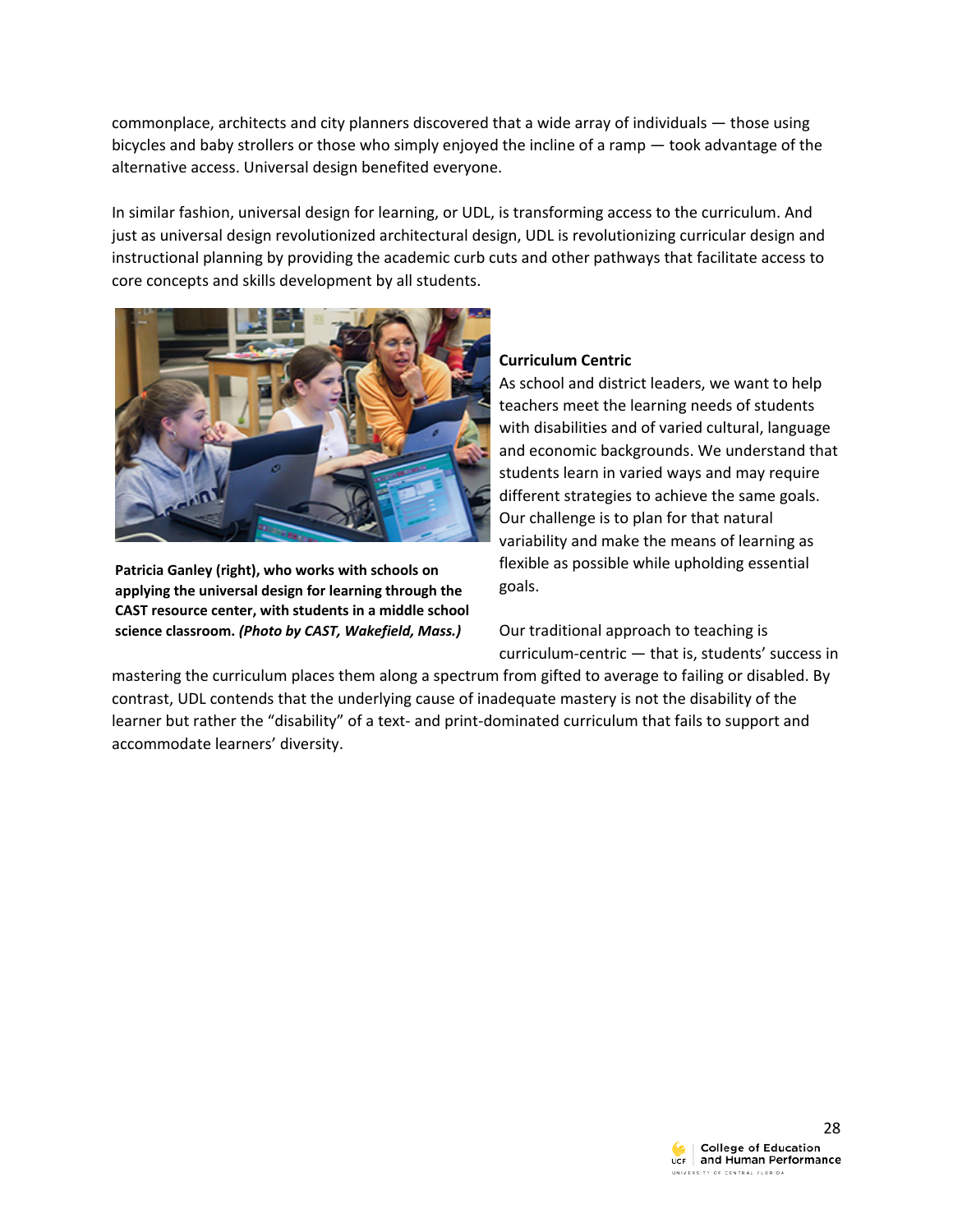Our discovery that ramps and auditory traffic cues aid persons beyond those with disabilities has informed the UDL approach to curriculum. Instead of focusing on fixing problems, UDL strives to make all options as widely available as possible to support every student. More than just acknowledging variability in learning, UDL accepts it as the norm and argues we should plan for it.

UDL's principles were articulated first in the 1990s by a Massachusetts nonprofit known as CAST (*[www.CAST.org](http://www.cast.org/)*), which today serves as the national center for UDL policy, research and professional development. Central to UDL's effectiveness is predesigning curriculum and instruction to include



**Sheldon Berman checks on the learning of elementary school students in Eugene, Ore., where he previously was superintendent.** *(Photo by Eugene School District 4J)*

flexible options that address the natural and predictable variability among students. Through intentional planning that removes barriers within a learning environment, we can eliminate circumstances that contribute to failure.

CAST developed a framework to support teachers and curriculum developers in their planning and instructional design. Within that framework, UDL offers all students access to the curriculum by accommodating three systematic dimensions of variability: How students understand information, how they engage in learning, and how they express their learning. Because these dimensions are predictable, we can plan for them in advance and provide students with multiple ways to encounter new knowledge, participate in the learning experience and demonstrate their understanding and growth.

#### **Means of Representation**

Formal instruction long has been dominated by verbal communication and print media, which pose a barrier for some students. By instead presenting a lesson through a variety of modalities, media and materials, teachers can address differences in how learners perceive, interpret and understand information. The routine incorporation of digital, video, audio and imaging options provides broader access to key concepts and skills.

For example, a classroom setting can provide a variety of media to learn about a subject with students selecting the media that feel most comfortable for their learning needs. Students choose among multiple stations that include books to read, audio selections, text-to-speech reading of material and video. They can select more than one station, thereby gaining various perspectives on the same topic.

Although each student may do something different, the options enable all students to focus on the same learning target together and to enter the learning experience with confidence because they have been able to access and understand the material in a way that works for them.

#### **Means of Engagement**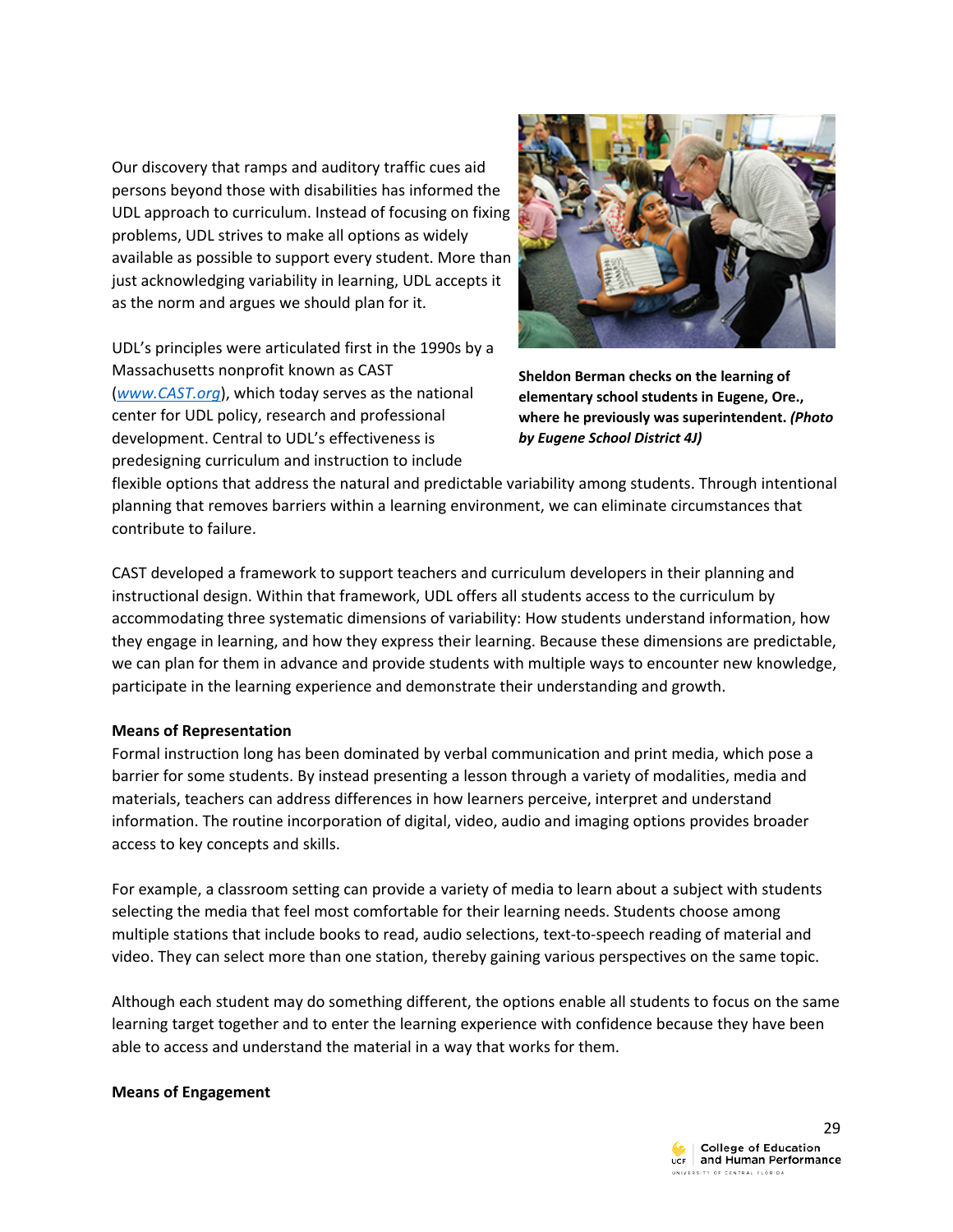Sparking students' interest is key to effective learning, yet each student may be motivated by different ways of engaging with the material. Choice and options are by their very nature motivational. Making individual choices about how to access information, what challenge level to take on and what medium to use to demonstrate understanding are effective ways to support a high level of investment and ownership of learning.

By offering many ways to connect with concepts, teachers both enrich the learning environment and enable students to choose how they want to interact with the content. Teachers can provide various entry points by planning instruction that builds in options for hands-on applications, simulations, puzzles and games, real-world problem-solving exercises, collaborative group activities or other avenues that enlist student participation and engagement.

Using these multiple options as a base for individual and group projects encourages students to explore the material in a variety of ways and is an effective strategy for addressing learner variability. Access to varied technology tools and applications further broadens the vehicles for that engagement. Given the freedom to choose how to interact with the material, students become more engaged in their learning and assume more responsibility for their learning.

#### **Means of Expression**

We often assume that fairness demands all students express their understanding or be assessed the same way. However, to generate the most meaningful performance data, students should be encouraged to exhibit their learning in multiple ways and times. Allowing for such variability enhances students' understanding and engagement while providing richer data on the degree to which the curriculum and instruction are effective in supporting student learning.

One of the critical differences in the UDL approach is that scaffolding and supports are built into assessment to ensure the accuracy of the construct being assessed and to enhance students' ability to focus on the core task. For example, in an assessment of the main idea of a reading passage, providing supports such as text to speech, an online graphic organizer or integrated highlighting may enable students to accomplish the task successfully.

Similar supports have been incorporated into such summative assessments as the Smarter Balanced assessment of Common Core standards used by 18 states last spring. Smarter Balanced embedded into its assessment instrument "universal tools," such as a calculator, digital notepad, highlighter, glossary and spell check; "designated supports," such as a translator, text to speech, masking, color contrast and magnification; and "accommodations," such as braille, closed captioning and American Sign Language. New diagnostic technology also enables students to experience ongoing self-monitoring with masteryoriented feedback that promotes reflection and ownership.

#### **Supporting Variability**

With professional development and collegial support, teachers can — and often do — make adjustments to their instructional strategies. However, the cutting edge of UDL work is in the redesign of curriculum and materials to enhance their accessibility and flexibility. This is where technology can play a key role by embedding flexibility in how materials are accessed, how supports are provided and how the student